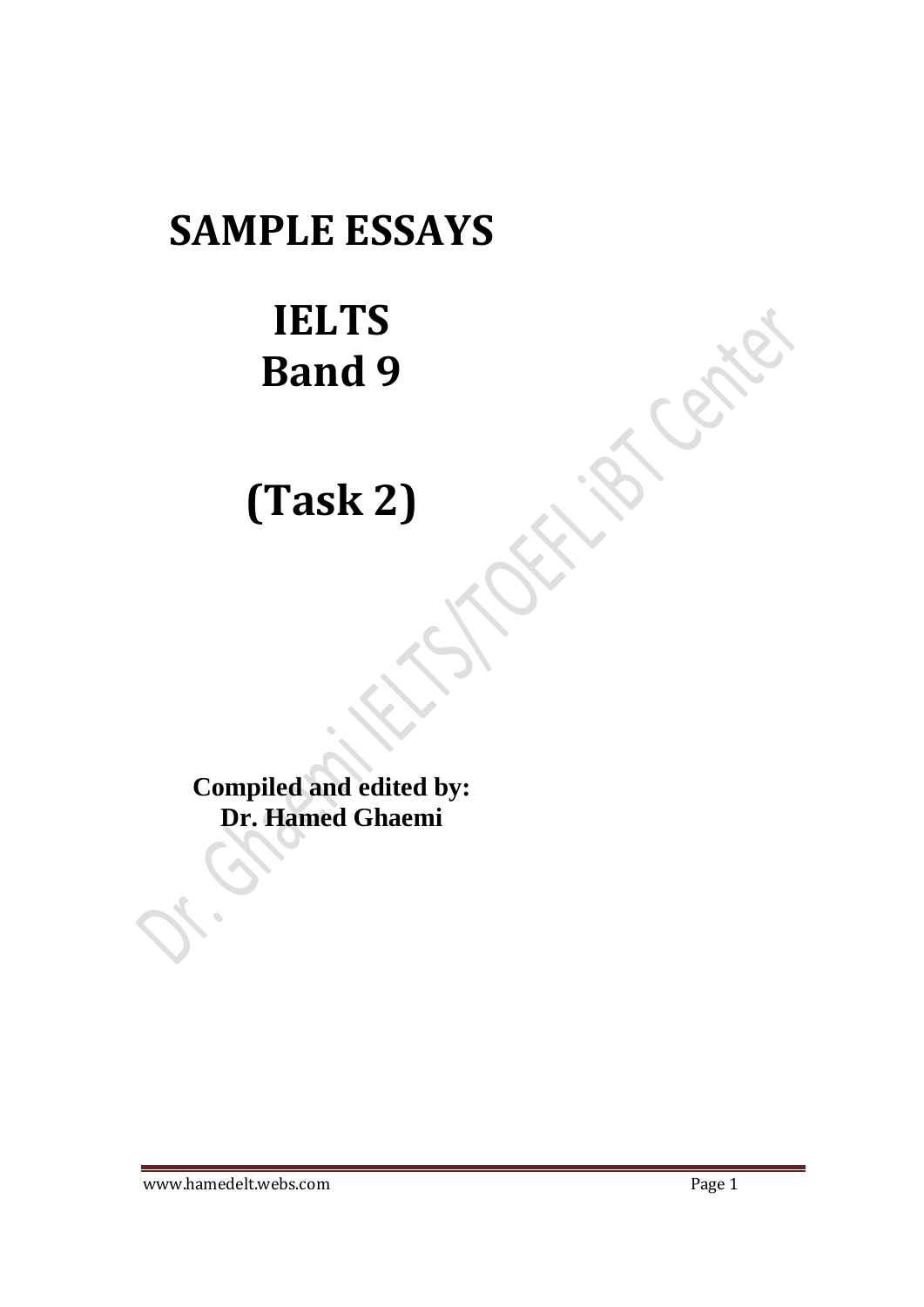# **"Homework" essay**

#### *Some people believe that school children should not be given homework by their teachers, whereas others argue that homework plays an important role in the education of children. Discuss both of these views and give your own opinion.*

People's opinions differ as to whether or not school children should be given homework. While there are some strong arguments against the setting of homework, I still believe that it is a necessary aspect of education.

There are several reasons why people might argue that homework is an unnecessary burden on children. Firstly, there is evidence to support the idea that homework does nothing to improve educational outcomes. Countries such as Finland, where school children are not given homework, regularly top international educational league tables and outperform nations where setting homework is the norm. Secondly, many parents would agree that the school day is already long enough, and leaves their children too tired to do further study when they return home. Finally, it is recognised that play time is just as beneficial as study time from the perspective of brain development.

In spite of the above arguments, I support the view that homework has an important role to play in the schooling of children. The main benefit of homework is that it encourages independent learning and problem solving, as children are challenged to work through tasks alone and at their own pace. In doing so, students must apply the knowledge that they have learnt in the classroom. For example, by doing mathematics exercises at home, students consolidate their understanding of the concepts taught by their teacher at school. In my view, it is important for children to develop an independent study habit because this prepares them to work alone as adults.

In conclusion, homework certainly has its drawbacks, but I believe that the benefits outweigh them in the long term.

(270 words, band 9)

# **"Online University courses" essay**

# *Some universities now offer their courses on the Internet so that people can study online. Is this a positive or negative development?*

It is true that online courses are becoming a common feature of university education. Although there are some drawbacks of Internet-based learning, I would argue that there are far more benefits.

The main drawback of the trend towards online university courses is that there is less direct interaction. Students may not have the opportunity to engage face-to-face with their teachers, and will instead have to rely on written forms of communication. Similarly, students who study online do not come into direct contact with each other, and this could have a negative impact on peer support, discussion and exchange of ideas. For example, whereas students on traditional courses can attend seminars and even discuss their subjects over coffee after lessons, online learners are restricted to chatting through website forum areas. These learners may also lack the motivation and element of competition that face-to-face group work brings.

Despite the negatives mentioned above, I believe that online university courses are a positive development for various reasons. Firstly, they allow learners to study in a flexible way, meaning that they can work whenever and wherever is convenient, and they can cover the material at their own pace. Secondly, the cost of a university education can be greatly reduced, while revenues for institutions may increase as more students can be taught. Finally, online learning offers open access to anybody who is willing to study, regardless of age, location, ability and background. For example, my uncle, who is 65 years old, has recently enrolled on an online MBA course in a different country, which would have been impossible in the days before Internet-based education.

In conclusion, while I recognise the possible disadvantages of online learning, I consider it to be a positive development overall.

(288 words, band 9)

[www.hamedelt.webs.com](http://www.hamedelt.webs.com/) example a series of the Page 2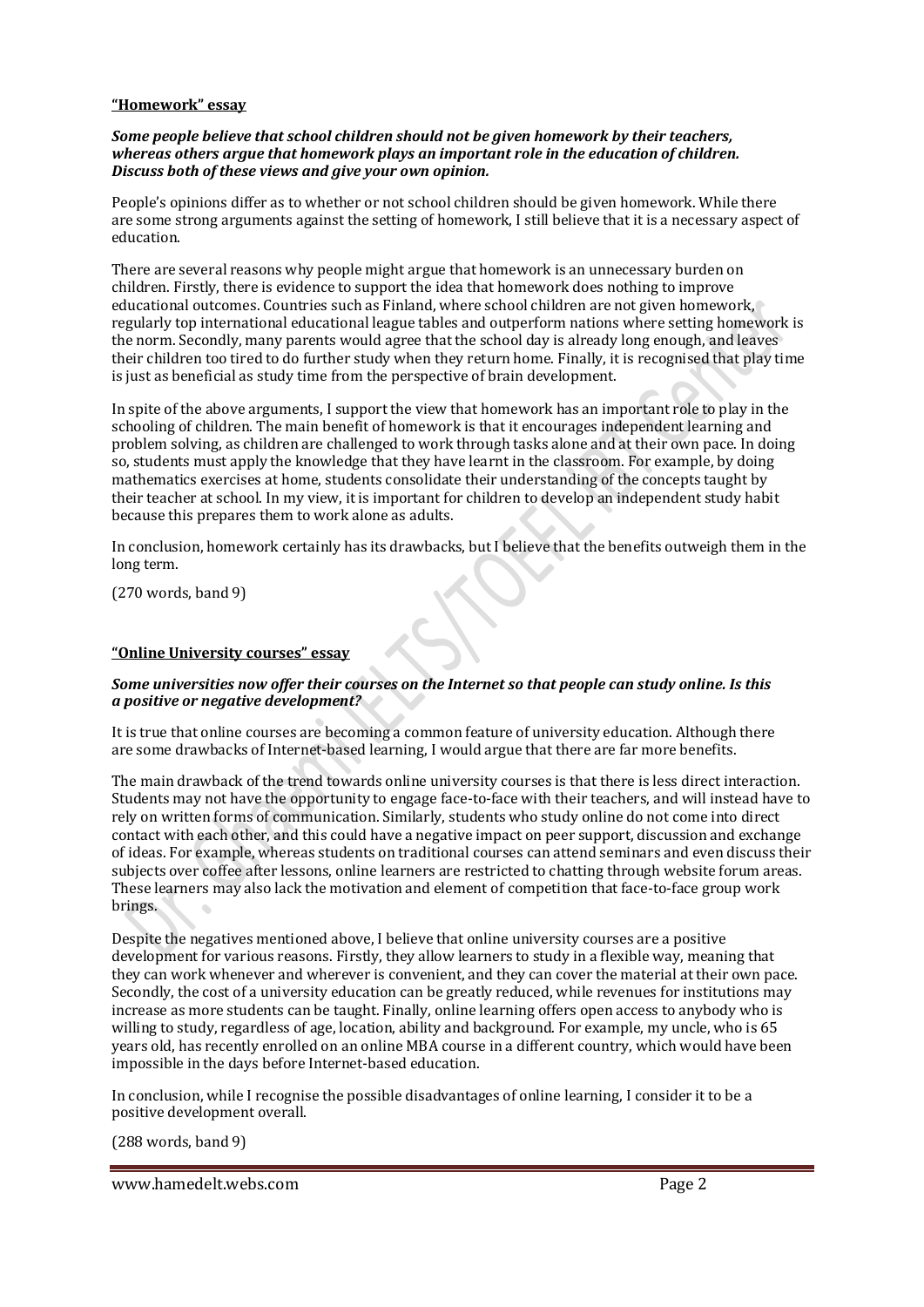# **["Traditions and technology" essa](http://ielts-simon.com/ielts-help-and-english-pr/2017/02/ielts-writing-task-2-traditions-and-technology-essay.html)y**

# *It is inevitable that traditional cultures will be lost as technology develops. Technology and traditional cultures are incompatible. To what extent do you agree or disagree with this view?*

Some people believe that technological developments lead to the loss of traditional cultures. I partly agree with this assertion; while it may be true in the case of some societies, others seem to be unaffected by technology and the modern world.

On the one hand, the advances in technology that have driven industrialisation in developed countries have certainly contributed to the disappearance of traditional ways of life. For example, in pre-industrial Britain, generations of families grew up in the same small village communities. These communities had a strong sense of identity, due to their shared customs and beliefs. However, developments in transport, communications and manufacturing led to the dispersal of families and village communities as people moved to the cities in search of work. Nowadays most British villages are inhabited by commuters, many of whom do not know their closest neighbours.

On the other hand, in some parts of the world traditional cultures still thrive. There are tribes in the Amazon Rainforest, for example, that have been completely untouched by the technological developments of the developed world. These tribal communities continue to hunt and gather food from the forest, and traditional skills are passed on to children by parents and elders. Other traditional cultures, such as farming communities in parts of Africa, are embracing communications technologies. Mobile phones give farmers access to information, from weather predictions to market prices, which helps them to prosper and therefore supports their culture.

In conclusion, many traditional ways of life have been lost as a result of advances in technology, but other traditional communities have survived and even flourished.

(266 words, band 9)

# **" [Festivals" essa](http://ielts-simon.com/ielts-help-and-english-pr/2016/12/ielts-writing-task-2-festivals-essay.html)y**

# *Most people have forgotten the meaning behind traditional or religious festivals; during festival periods, people nowadays only want to enjoy themselves. To what extent do you agree or disagree with this opinion?*

Some people argue that we no longer remember the original meaning of festivals, and that most of us treat them as opportunities to have fun. While I agree that enjoyment seems to be the priority during festival times, I do not agree that people have forgotten what these festivals mean.

On the one hand, religious and traditional festivals have certainly become times for celebration. In the UK, Christmas is a good example of a festival period when people are most concerned with shopping, giving and receiving presents, decorating their homes and enjoying traditional meals with their families. Most people look forward to Christmas as a holiday period, rather than a time to practise religion. Similar behaviour can be seen during non-religious festivals, such as Bonfire Night. People associate this occasion with making fires, watching firework displays, and perhaps going to large events in local parks; in other words, enjoyment is people's primary goal.

However, I disagree with the idea that the underlying meaning of such festivals has been forgotten. In UK primary schools, children learn in detail about the religious reasons for celebrating Christmas, Easter and a variety of festivals in other religions. For example, in late December, children sing Christmas songs which have a religious content, and they may even perform nativity plays telling the story of Jesus' birth. Families also play a role in passing knowledge of religious festivals' deeper significance on to the next generation. The same is true for festivals that have a historical background, such as Bonfire Night or Halloween, in the sense that people generally learn the stories behind these occasions at an early age.

In conclusion, although people mainly want to enjoy themselves during festivals, I believe that they are still aware of the reasons for these celebrations.

(296 words, band 9)

[www.hamedelt.webs.com](http://www.hamedelt.webs.com/) example a state of the Page 3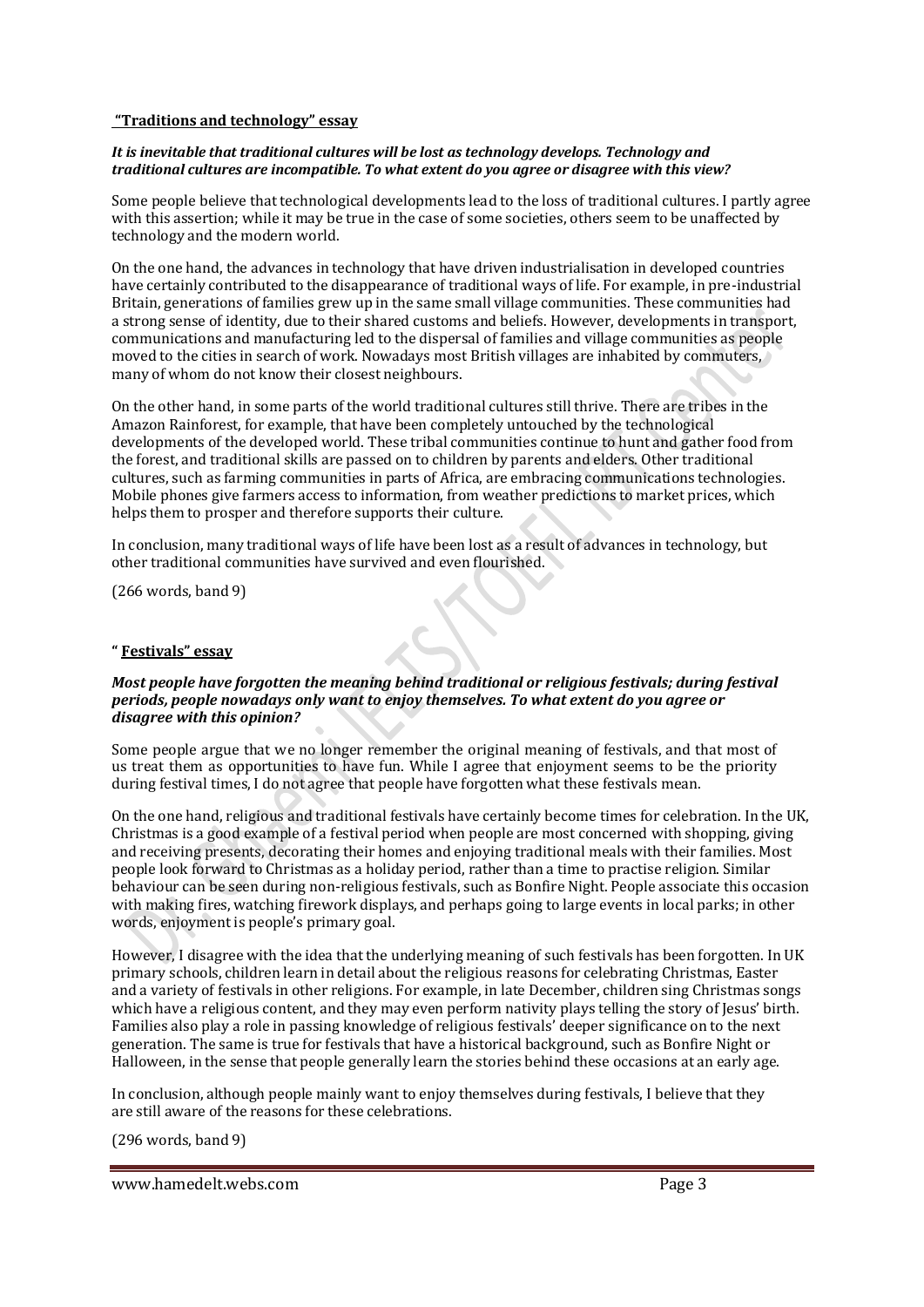### **"Extreme sports" essay**

### *Extreme sports such as sky diving and skiing are very dangerous and should be banned. To what extent do you agree or disagree with this view?*

In recent years, extreme sports have become increasingly popular, and some people argue that governments should prohibit them. I completely disagree with the idea that these sports are too dangerous, and I therefore believe that they should not be banned.

In my opinion, so-called extreme sports are not as dangerous as many people think. All sports involve some element of risk, and there should always be clear regulations and safety procedures to reduce the possibility of accidents. People who take part in extreme sports are usually required to undergo appropriate training so that the dangers are minimised. For example, anyone who wants to try skydiving will need to sign up for lessons with a registered club, and beginners are not allowed to dive solo; they must be accompanied by an experienced professional. Finally, the protective equipment and technology used in sports from motor racing to mountain climbing is constantly improving safety.

While I support regulations and safety measures, I believe that it would be wrong, and almost impossible, to ban extreme sports. In the first place, we should all be free to decide how we spend our leisure time; as long as we understand the risks, I do not believe that politicians should stop us from enjoying ourselves.

However, an even stronger argument against such a ban would be the difficulty of enforcing it. Many of the most risky sports, like base jumping or big wave surfing, are practised far away from the reach of any authorities. I cannot imagine the police being called to stop people from parachuting off a mountain face or surfing on an isolated beach.

In conclusion, I would argue that people should be free to enjoy extreme sports as long as they understand the risks and take the appropriate precautions.

(295 words, band 9)

# **["High salaries"](http://ielts-simon.com/ielts-help-and-english-pr/2016/10/ielts-writing-task-2-high-salaries-essay.html) essay**

# *In many countries, a small number of people earn extremely high salaries. Some people believe that this is good for the country, but others think that governments should not allow salaries above a certain level.*

# *Discuss both these views and give your own opinion.*

People have different views about whether governments should introduce a maximum wage. While in some ways it may seem reasonable to allow people to earn as much as companies are willing to pay, I personally believe that employee remuneration should be capped at a certain level.

There are various reasons why it might be considered beneficial to allow people to be paid extremely high salaries. If companies offer excellent pay packages, they can attract the most talented people in their fields to work for them. For example, technology companies like Google are able to employ the best programmers because of the huge sums that they are willing to pay. Furthermore, these well-paid employees are likely to be highly motivated to work hard and therefore drive their businesses successfully. In theory, this should result in a thriving economy and increased tax revenues, which means that paying high salaries benefits everyone.

However, I agree with those who argue that there should be a maximum wage. By introducing a limit on earnings, the pay-gap between bosses and employees can be reduced. Currently, the difference between normal and top salaries is huge, and this can demotivate workers who feel that the situation is unfair. With lower executive salaries, it might become feasible to introduce higher minimum wages, and everybody would be better off. One possible consequence of greater equality could be that poverty and crime rates fall because the general population will experience an improved standard of living.

In conclusion, it seems to me that it would be better, on balance, for governments to set a limit on the wages of the highest earners in society.

(274 words, band 9)

[www.hamedelt.webs.com](http://www.hamedelt.webs.com/) example a set of the Page 4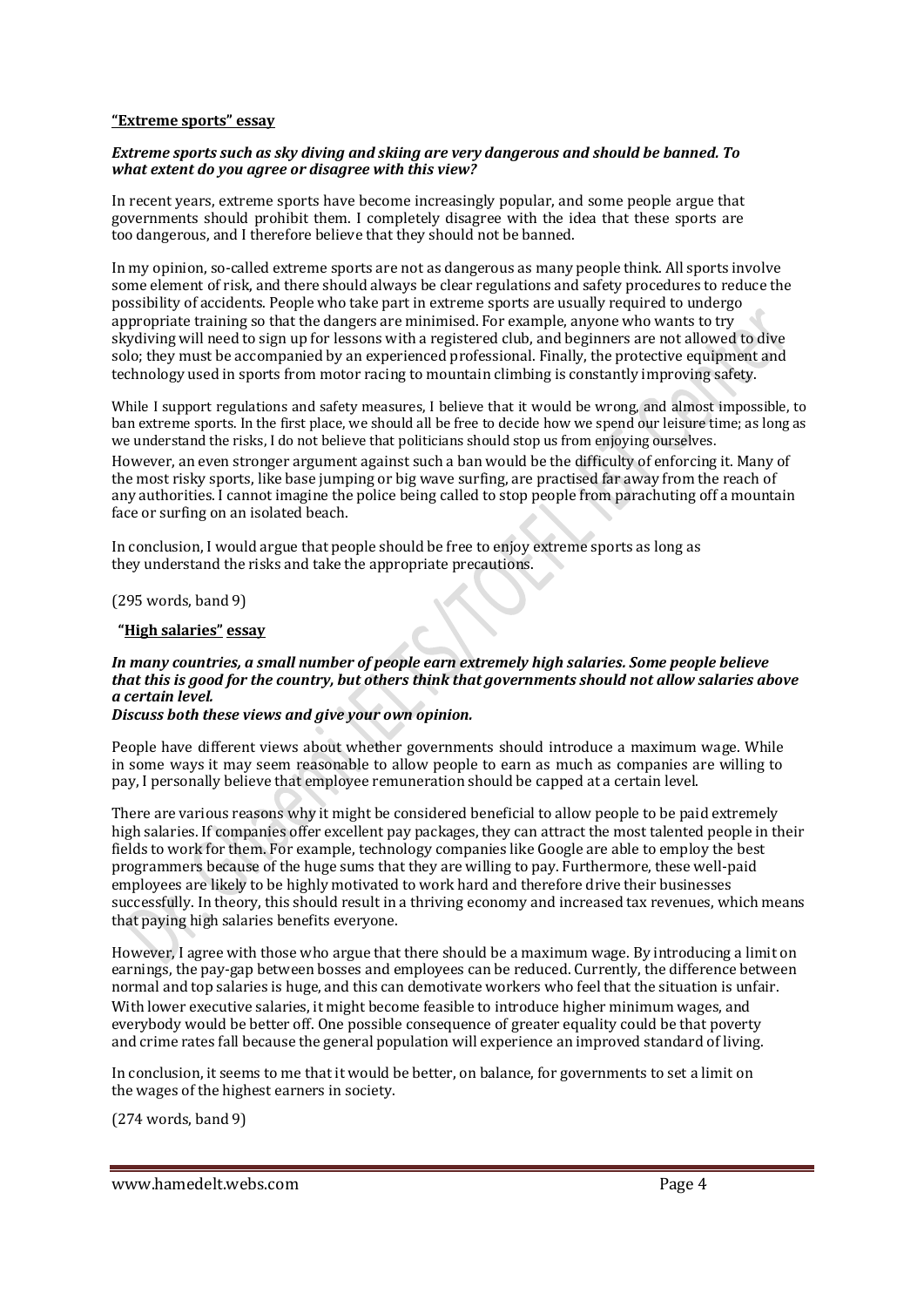### **"Climate change" essay**

# *Some people think that instead of preventing climate change, we need to find a way to live with it. To what extent do you agree or disagree?*

Climate change represents a major threat to life on Earth, but some people argue that we need to accept it rather than try to stop it. I completely disagree with this opinion, because I believe that we still have time to tackle this issue and reduce the human impact on the Earth's climate.

There are various measures that governments and individuals could take to prevent, or at least mitigate, climate change. Governments could introduce laws to limit the carbon dioxide emissions that lead to global warming. They could impose "green taxes" on drivers, airline companies and other polluters, and they could invest in renewable energy production from solar, wind or water power. As individuals, we should also try to limit our contribution to climate change, by becoming more energy efficient, by flying less, and by using bicycles and public transport. Furthermore, the public can affect the actions of governments by voting for politicians who propose to tackle climate change, rather than for those who would prefer to ignore it.

If instead of taking the above measures we simply try to live with climate change, I believe that the consequences will be disastrous. To give just one example, I am not optimistic that we would be able to cope with even a small rise in sea levels. Millions of people would be displaced by flooding, particularly in countries that do not have the means to safeguard low-lying areas. These people would lose their homes and their jobs, and they would be forced to migrate to nearby cities or perhaps to other countries. The potential for human suffering would be huge, and it is likely that we would see outbreaks of disease and famine, as well as increased homelessness and poverty.

In conclusion, it is clear to me that we must address the problem of climate change, and I disagree with those who argue that we can find ways to live with it.

(322 words, band 9)

# **"Economic progress" essay**

# *Many governments think that economic progress is their most important goal. Some people, however, think that other types of progress are equally important for a country. Discuss both these views and give your own opinion.*

People have different views about how governments should measure their countries' progress. While economic progress is of course essential, I agree with those who believe that other measures of progress are just as important.

There are three key reasons why economic growth is seen as a fundamental goal for countries. Firstly, a healthy economy results in job creation, a high level of employment, and better salaries for all citizens. Secondly, economic progress ensures that more money is available for governments to spend on infrastructure and public services. For example, a government with higher revenues can invest in the country's transport network, its education system and its hospitals. Finally, a strong economy can help a country's standing on the global stage, in terms of its political influence and trading power.

However, I would argue that various other forms of progress are just as significant as the economic factors mentioned above. In particular, we should consider the area of social justice, human rights, equality and democracy itself. For example, the treatment of minority groups is often seen as a reflection of the moral standards and level of development of a society. Perhaps another key consideration when judging the progress of a modern country should be how well that country protects the natural environment, and whether it is moving towards environmental sustainability. Alternatively, the success of a nation could be measured by looking at the health, well-being and happiness of its residents.

In conclusion, the economy is obviously a key marker of a country's success, but social, environmental and health criteria are equally significant.

(262 words, band 9)

[www.hamedelt.webs.com](http://www.hamedelt.webs.com/) example a series are proportional page 5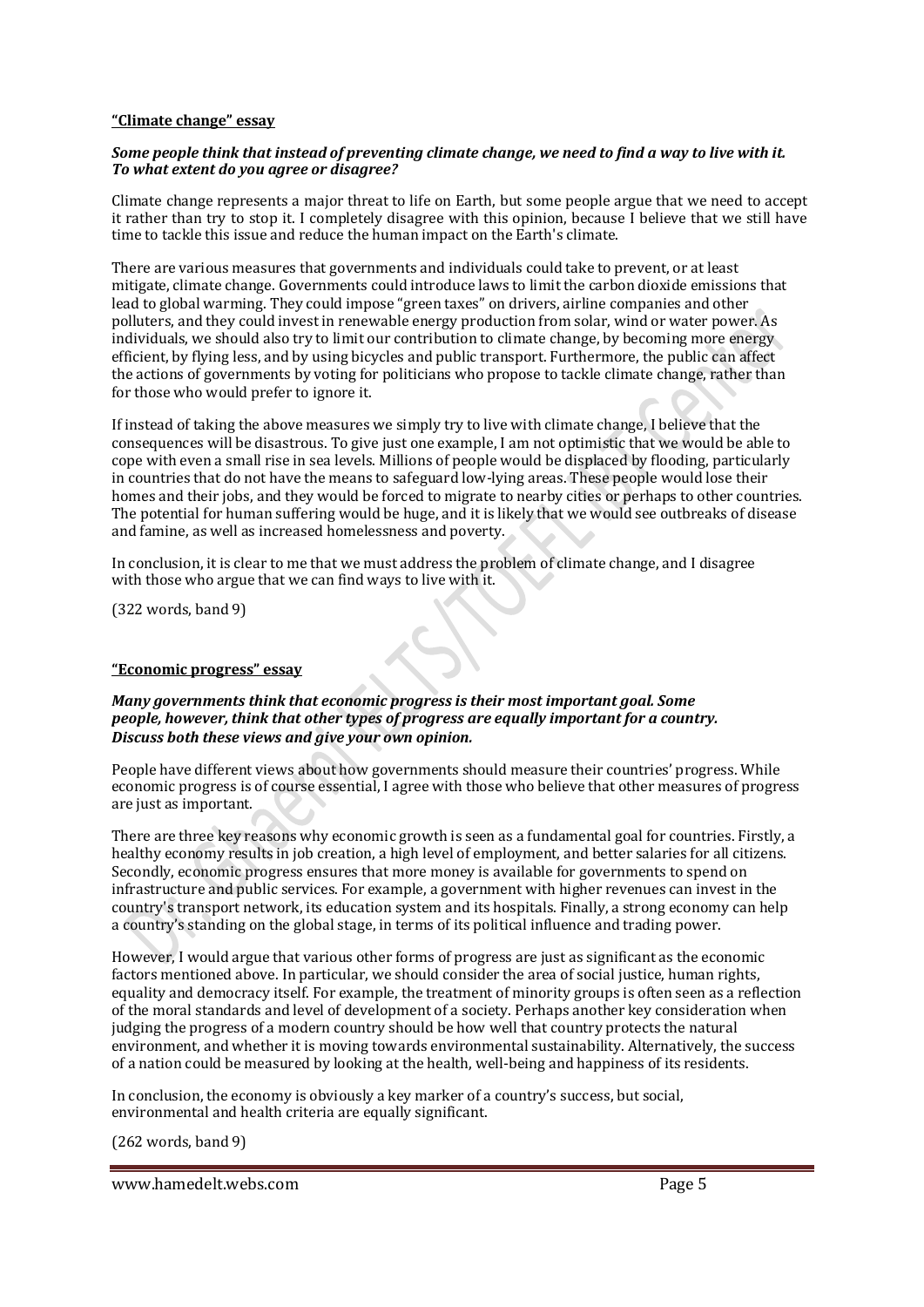# **"Business responsibility" essay**

### *As well as making money, businesses also have social responsibilities. To what extent do you agree or disagree?*

Businesses have always sought to make a profit, but it is becoming increasingly common to hear people talk about the social obligations that companies have. I completely agree with the idea that businesses should do more for society than simply make money.

On the one hand, I accept that businesses must make money in order to survive in a competitive world. It seems logical that the priority of any company should be to cover its running costs, such as employees' wages and payments for buildings and utilities. On top of these costs, companies also need to invest in improvements and innovations if they wish to remain successful. If a company is unable to pay its bills or meet the changing needs of customers, any concerns about social responsibilities become irrelevant. In other words, a company can only make a positive contribution to society if it is in good financial health.

On the other hand, companies should not be run with the sole aim of maximising profit; they have a wider role to play in society. One social obligation that owners and managers have is to treat their employees well, rather than exploiting them. For example, they could pay a "living wage" to ensure that workers have a good quality of life. I also like the idea that businesses could use a proportion of their profits to support local charities, environmental projects or education initiatives. Finally, instead of trying to minimise their tax payments by using accounting loopholes, I believe that company bosses should be happy to contribute to society through the tax system.

In conclusion, I believe that companies should place as much importance on their social responsibilities as they do on their financial objectives.

(285 words, band 9)

# **"Cities" essay**

#### *More and more people are migrating to cities in search of a better life, but city life can be extremely difficult. Explain some of the difficulties of living in a city. How can governments make urban life better for everyone?*

Cities are often seen as places of opportunity, but there are also some major drawbacks of living in a large metropolis. In my opinion, governments could do much more to improve city life for the average inhabitant.

The main problem for anyone who hopes to migrate to a large city is that the cost of living is likely to be much higher than it is in a small town or village. Inhabitants of cities have to pay higher prices for housing, transport, and even food. Another issue is that urban areas tend to suffer from social problems such as high crime and poverty rates in comparison with rural areas. Furthermore, the air quality in cities is often poor, due to pollution from traffic, and the streets and public transport systems are usually overcrowded. As a result, city life can be unhealthy and stressful.

However, there are various steps that governments could take to tackle these problems. Firstly, they could invest money in the building of affordable or social housing to reduce the cost of living. Secondly, politicians have the power to ban vehicles from city centres and promote the use of cleaner public transport, which would help to reduce both air pollution and traffic congestion. In London, for example, the introduction of a congestion charge for drivers has helped to curb the traffic problem. A third option would be to develop provincial towns and rural areas, by moving industry and jobs to those regions, in order to reduce the pressure on major cities.

In conclusion, governments could certainly implement a range of measures to enhance the quality of life for all city residents.

(273 words, band 9)

[www.hamedelt.webs.com](http://www.hamedelt.webs.com/) example a series are provided a series of  $P$  and  $P$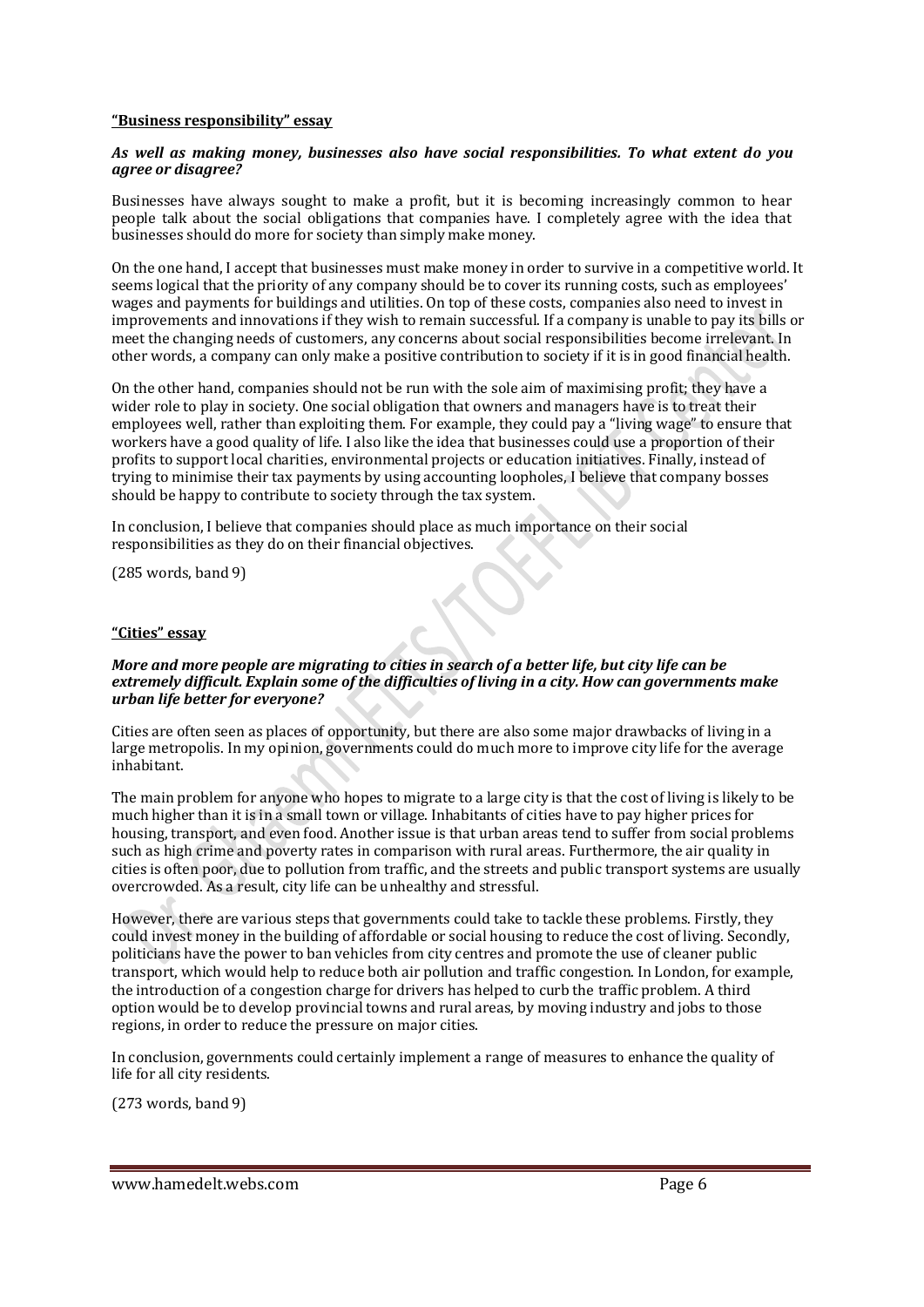# **"Living alone" essay**

# *In some countries, many more people are choosing to live alone nowadays than in the past. Do you think this is a positive or negative development?*

In recent years it has become far more normal for people to live alone, particularly in large cities in the developed world. In my opinion, this trend could have both positive and negative consequences in equal measure.

The rise in one-person households can be seen as positive for both personal and broader economic reasons. On an individual level, people who choose to live alone may become more independent and selfreliant than those who live with family members. A young adult who lives alone, for example, will need to learn to cook, clean, pay bills and manage his or her budget, all of which are valuable life skills; an increase in the number of such individuals can certainly be seen as a positive development. From an economic perspective, the trend towards living alone will result in greater demand for housing. This is likely to benefit the construction industry, estate agents and a whole host of other companies that rely on homeowners to buy their products or services.

However, the personal and economic arguments given above can be considered from the opposite angle. Firstly, rather than the positive feeling of increased independence, people who live alone may experience feelings of loneliness, isolation and worry. They miss out on the emotional support and daily conversation that family or flatmates can provide, and they must bear the weight of all household bills and responsibilities; in this sense, perhaps the trend towards living alone is a negative one. Secondly, from the financial point of view, a rise in demand for housing is likely to push up property prices and rents. While this may benefit some businesses, the general population, including those who live alone, will be faced with rising living costs.

In conclusion, the increase in one-person households will have both beneficial and detrimental effects on individuals and on the economy.

(306 words, band 9)

# **"University subjects" essay**

#### *Some people think that all university students should study whatever they like. Others believe that they should only be allowed to study subjects that will be useful in the future, such as those related to science and technology.*

# *Discuss both these views and give your own opinion.*

People have different views about how much choice students should have with regard to what they can study at university. While some argue that it would be better for students to be forced into certain key subject areas, I believe that everyone should be able to study the course of their choice.

There are various reasons why people believe that universities should only offer subjects that will be useful in the future. They may assert that university courses like medicine, engineering and information technology are more likely to be beneficial than certain art degrees. From a personal perspective, it can be argued that these courses provide more job opportunities, career progression, better salaries, and therefore an improved quality of life for students who take them. On the societal level, by forcing people to choose particular university subjects, governments can ensure that any knowledge and skill gaps in the economy are covered. Finally, a focus on technology in higher education could lead to new inventions, economic growth, and greater future prosperity.

In spite of these arguments, I believe that university students should be free to choose their preferred areas of study. In my opinion, society will benefit more if our students are passionate about what they are learning. Besides, nobody can really predict which areas of knowledge will be most useful to society in the future, and it may be that employers begin to value creative thinking skills above practical or technical skills. If this were the case, perhaps we would need more students of art, history and philosophy than of science or technology.

In conclusion, although it might seem sensible for universities to focus only on the most useful subjects, I personally prefer the current system in which people have the right to study whatever they like.

# (297 words, band 9)

[www.hamedelt.webs.com](http://www.hamedelt.webs.com/) example a state of the Page 7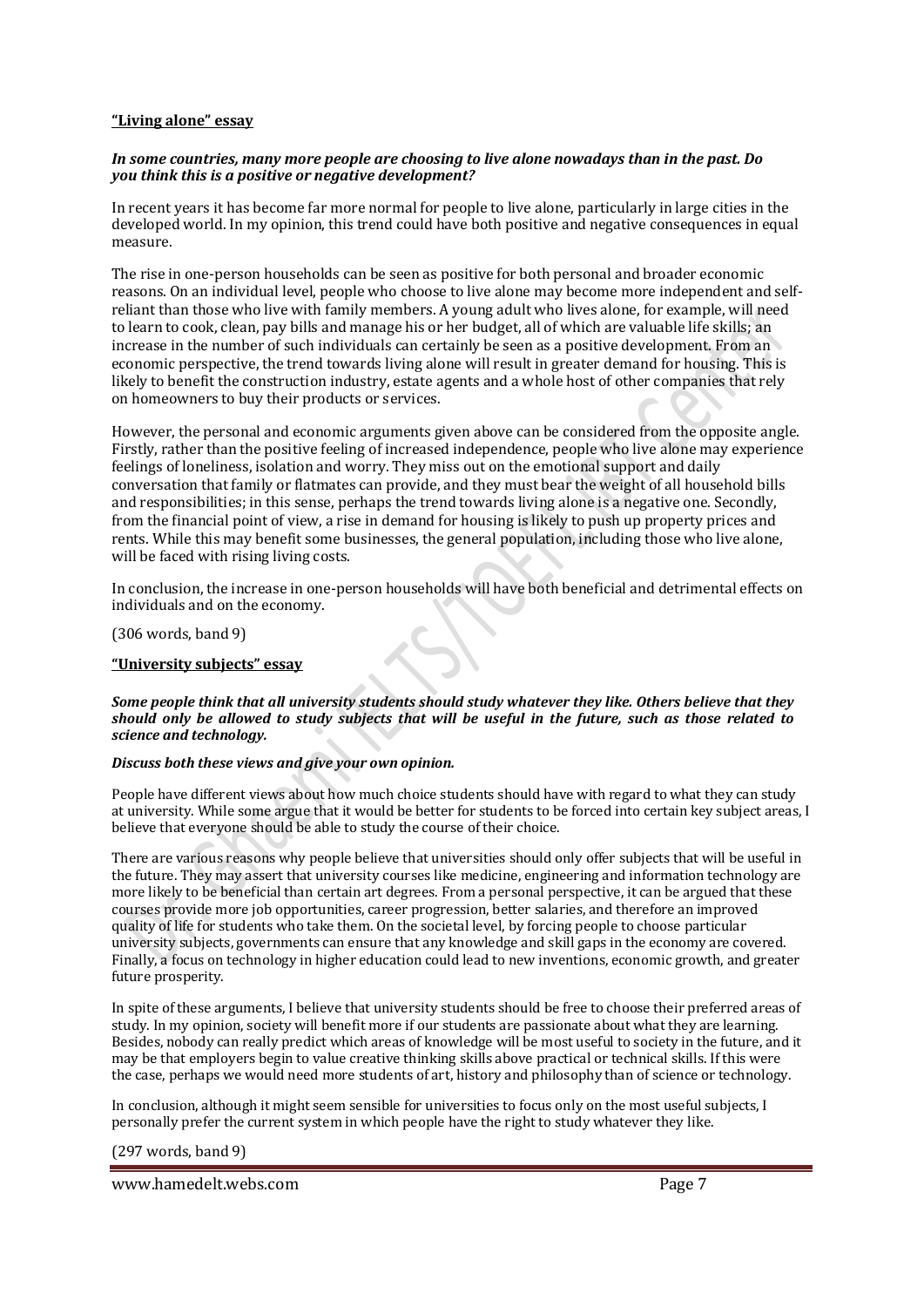# **["Traditional views" essa](http://ielts-simon.com/ielts-help-and-english-pr/2015/08/ielts-writing-task-2-traditional-views-essay.html)y**

# *The older generations tend to have very traditional ideas about how people should live, think and behave. However, some people believe that these ideas are not helpful in preparing younger generations for modern life.*

# *To what extent do you agree or disagree with this view?*

It is true that many older people believe in traditional values that often seem incompatible with the needs of younger people. While I agree that some traditional ideas are outdated, I believe that others are still useful and should not be forgotten.

On the one hand, many of the ideas that elderly people have about life are becoming less relevant for younger people. In the past, for example, people were advised to learn a profession and find a secure job for life, but today's workers expect much more variety and diversity from their careers. At the same time, the 'rules' around relationships are being eroded as young adults make their own choices about who and when to marry. But perhaps the greatest disparity between the generations can be seen in their attitudes towards gender roles. The traditional roles of men and women, as breadwinners and housewives, are no longer accepted as necessary or appropriate by most younger people.

On the other hand, some traditional views and values are certainly applicable to the modern world. For example, older generations attach great importance to working hard, doing one's best, and taking pride in one's work, and these behaviours can surely benefit young people as they enter today's competitive job market. Other characteristics that are perhaps seen as traditional are politeness and good manners. In our globalised world, young adults can expect to come into contact with people from a huge variety of backgrounds, and it is more important than ever to treat others with respect. Finally, I believe that young people would lead happier lives if they had a more 'old-fashioned' sense of community and neighbourliness.

In conclusion, although the views of older people may sometimes seem unhelpful in today's world, we should not dismiss all traditional ideas as irrelevant.

(299 words, band 9)

# **"Foreign films" essay**

# *Many people prefer to watch foreign films rather than locally produced films. Why could this be? Should governments give more financial support to local film industries?*

It is true that foreign films are more popular in many countries than domestically produced films. There could be several reasons why this is the case, and I believe that governments should promote local film-making by subsidising the industry.

There are various reasons why many people find foreign films more enjoyable than the films produced in their own countries. Firstly, the established film industries in certain countries have huge budgets for action, special effects and to shoot scenes in spectacular locations. Hollywood blockbusters like 'Avatar' or the James Bond films are examples of such productions, and their global appeal is undeniable. Another reason why these big-budget films are so successful is that they often star the most famous actors and actresses, and they are made by the most accomplished producers and directors. The poor quality, low-budget filmmaking in many countries suffers in comparison.

In my view, governments should support local film industries financially. In every country, there may be talented amateur film-makers who just need to be given the opportunity to prove themselves. To compete with big-budget productions from overseas, these people need money to pay for film crews, actors and a host of other costs related to producing high-quality films. If governments did help with these costs, they would see an increase in employment in the film industry, income from film sales, and perhaps even a rise in tourist numbers. New Zealand, for example, has seen an increase in tourism related to the 'Lord of the Rings' films, which were partly funded by government subsidies.

In conclusion, I believe that increased financial support could help to raise the quality of locally made films and allow them to compete with the foreign productions that currently dominate the market.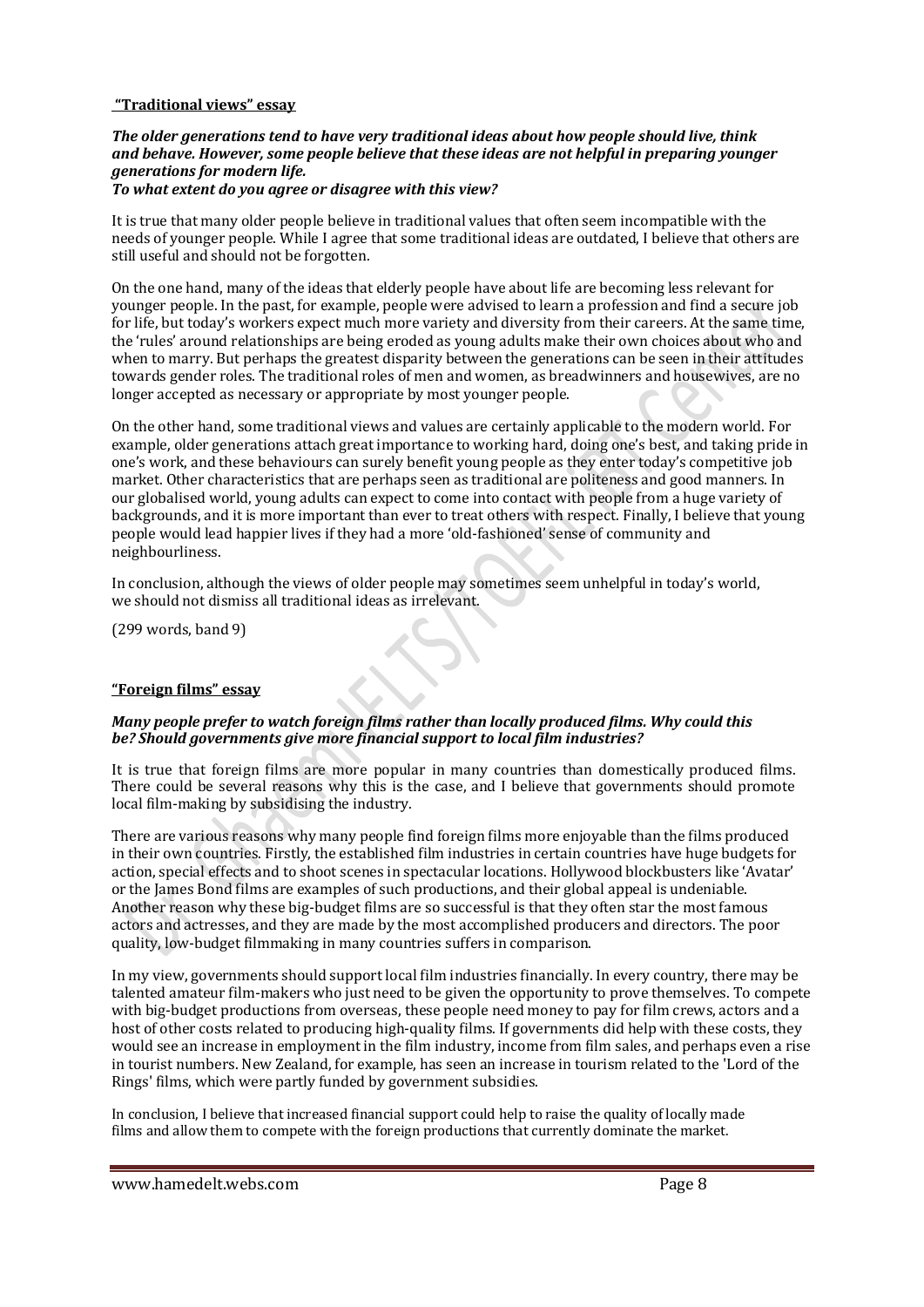(294 words, band 9)

emitty STORING Center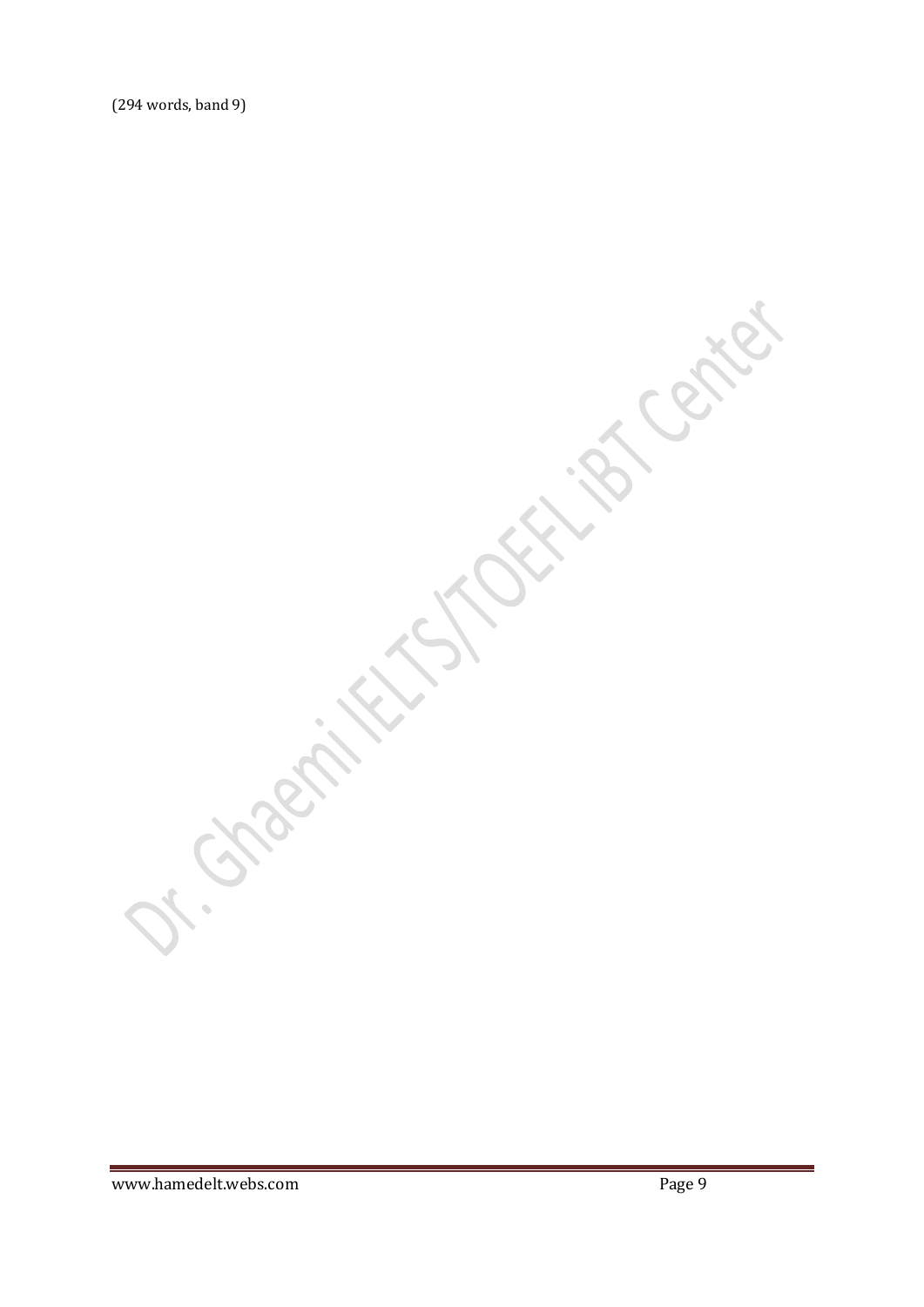# **"Road safety" essay**

# *Some people think that strict punishments for driving offences are the key to reducing traffic accidents. Others, however, believe that other measures would be more effective in improving road safety. Discuss both these views and give your own opinion.*

People have differing views with regard to the question of how to make our roads safer. In my view, both punishments and a range of other measures can be used together to promote better driving habits.

On the one hand, strict punishments can certainly help to encourage people to drive more safely. Penalties for dangerous drivers can act as a deterrent, meaning that people avoid repeating the same offence. There are various types of driving penalty, such as small fines, licence suspension, driver awareness courses, and even prison sentences. The aim of these punishments is to show dangerous drivers that their actions have negative consequences. As a result, we would hope that drivers become more disciplined and alert, and that they follow the rules more carefully.

On the other hand, I believe that safe driving can be promoted in several different ways that do not punish drivers. Firstly, it is vitally important to educate people properly before they start to drive, and this could be done in schools or even as part of an extended or more difficult driving test. Secondly, more attention could be paid to safe road design. For example, signs can be used to warn people, speed bumps and road bends can be added to calm traffic, and speed cameras can help to deter people from driving too quickly. Finally, governments or local councils could reduce road accidents by investing in better public transport, which would mean that fewer people would need to travel by car.

In conclusion, while punishments can help to prevent bad driving, I believe that other road safety measures should also be introduced.

(269 words, band 9)

# **"Parental roles" essay**

# *These days more fathers stay at home and take care of their children while mothers go out to work. What could be the reasons for this? Do you think it is a positive or a negative development?*

It is true that men are increasingly likely to take on the role of househusband, while more women than ever are the breadwinners in their families. There could be several reasons for this, and I consider it to be a very positive trend.

In recent years, parents have had to adapt to various changes in our societies. Equal rights movements have made great progress, and it has become normal for women to gain qualifications and pursue a career. It has also become socially acceptable for men to stay at home and look after their children. At the same time, the rising cost of living has meant that both marriage partners usually need to work and save money before starting a family. Therefore, when couples have children, they may decide who works and who stays at home depending on the personal preference of each partner, or based on which partner earns the most money.

In my view, the changes described above should be seen as progress. We should be happy to live in a society in which men and women have equal opportunities, and in which women are not put under pressure to sacrifice their careers. Equally, it seems only fair that men should be free to leave their jobs in order to assume childcare responsibilities if this is what they wish to do. Couples should be left to make their own decisions about which parental role each partner takes, according to their particular circumstances and needs.

In conclusion, the changing roles of men and women in the family are a result of wider changes in society, and I believe that these developments are desirable.

(274 words, band 9)

[www.hamedelt.webs.com](http://www.hamedelt.webs.com/) example a page 10 and page 10 and page 10 and page 10 and page 10 and page 10 and page 10 and page 10 and page 10 and page 10 and page 10 and page 10 and page 10 and page 10 and page 10 and page 10 an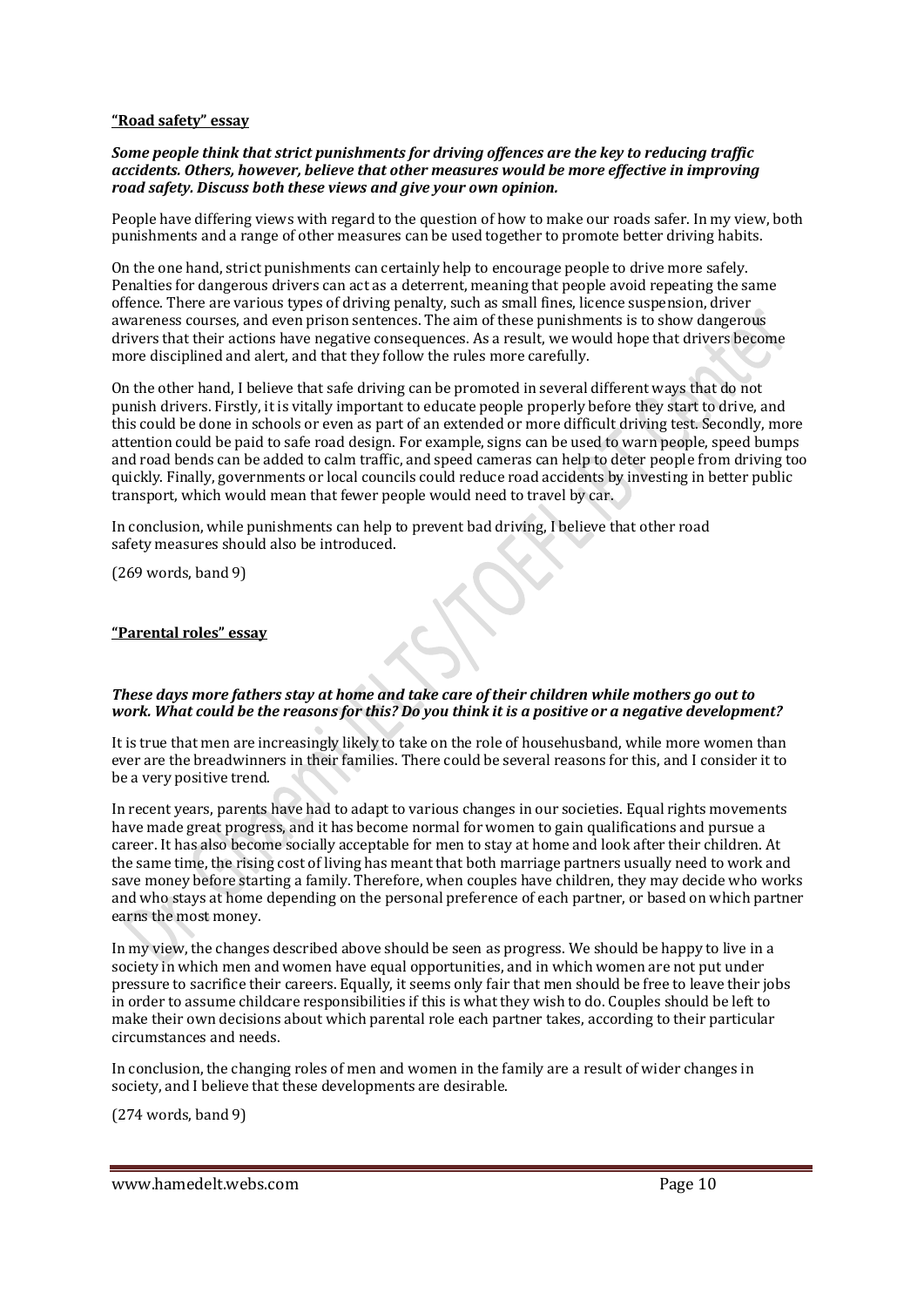# **"Wild animals" essay**

### *Wild animals have no place in the 21st century, so protecting them is a waste of resources. To what extent do you agree or disagree?*

Some people argue that it is pointless to spend money on the protection of wild animals because we humans have no need for them. I completely disagree with this point of view.

In my opinion, it is absurd to argue that wild animals have no place in the 21st century. I do not believe that planet Earth exists only for the benefit of humans, and there is nothing special about this particular century that means that we suddenly have the right to allow or encourage the extinction of any species. Furthermore, there is no compelling reason why we should let animals die out. We do not need to exploit or destroy every last square metre of land in order to feed or accommodate the world's population. There is plenty of room for us to exist side by side with wild animals, and this should be our aim.

I also disagree with the idea that protecting animals is a waste of resources. It is usually the protection of natural habitats that ensures the survival of wild animals, and most scientists agree that these habitats are also crucial for human survival. For example, rainforests produce oxygen, absorb carbon dioxide and stabilise the Earth's climate. If we destroyed these areas, the costs of managing the resulting changes to our planet would far outweigh the costs of conservation. By protecting wild animals and their habitats, we maintain the natural balance of all life on Earth.

In conclusion, we have no right to decide whether or not wild animals should exist, and I believe that we should do everything we can to protect them.

(269 words, band 9)

# **"Happiness" essay** *Happiness is considered very important in life. Why is it difficult to define? What factors are important in achieving happiness?*

It is no doubt true that the majority of people would like to be happy in their lives. While the personal nature of happiness makes it difficult to describe, there do seem to be some common needs that we all share with regard to experiencing or achieving happiness.

Happiness is difficult to define because it means something different to each individual person. Nobody can fully understand or experience another person's feelings, and we all have our own particular passions from which we take pleasure. Some people, for example, derive a sense of satisfaction from earning money or achieving success, whereas for others, health and family are much more important. At the same time, a range of other feelings, from excitement to peacefulness, may be associated with the idea of happiness, and the same person may therefore feel happy in a variety of different ways.

Although it seems almost impossible to give a precise definition of happiness, most people would agree that there are some basic preconditions to achieving it. Firstly, it is hard for a person to be happy if he or she does not have a safe place to live and enough food to eat. Our basic survival needs must surely be met before we can lead a pleasant life. Secondly, the greatest joy in life is usually found in shared experiences with family and friends, and it is rare to find a person who is content to live in complete isolation. Other key factors could be individual freedom and a sense of purpose in life.

In conclusion, happiness is difficult to define because it is particular to each individual, but I believe that our basic needs for shelter, food and company need to be fulfilled before we can experience it.

(292 words, band 9)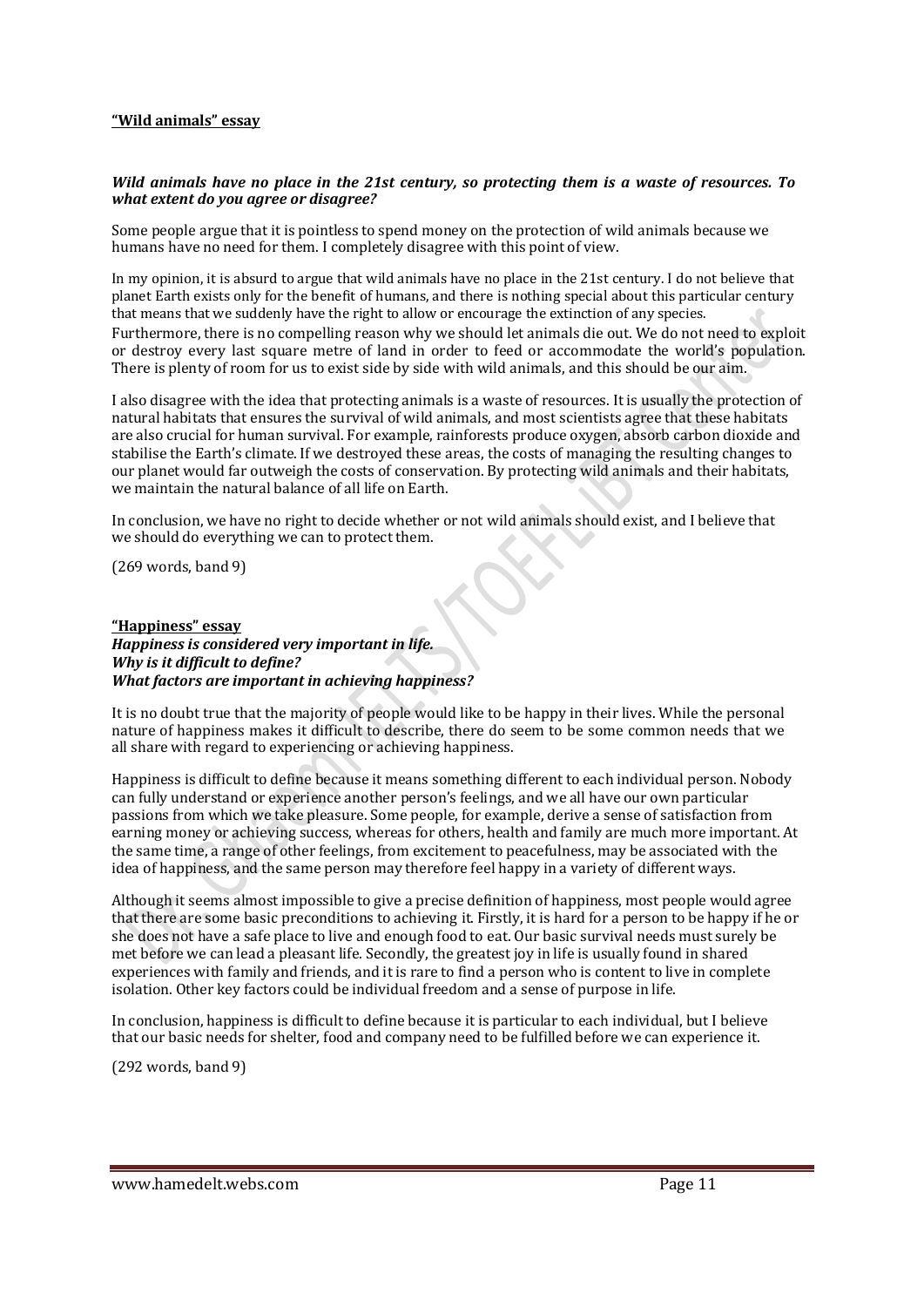#### **"Private Schools" essay** *Families who send their children to private schools should not be required to pay taxes that support the state education system. To what extent do you agree or disagree with this statement?*

Some people believe that parents of children who attend private schools should not need to contribute to state schools through taxes. Personally, I completely disagree with this view.

For a variety of reasons, it would be wrong to reduce taxes for families who pay for private education. Firstly, it would be difficult to calculate the correct amount of tax reduction for these families, and staff would be required to manage this complex process. Secondly, we all pay a certain amount of tax for public services that we may not use. For example, most people are fortunate enough not to have to call the police or fire brigade at any time in their lives, but they would not expect a tax reduction for this. Finally, if wealthy families were given a tax discount for sending their children to private schools, we might have a situation where poorer people pay higher taxes than the rich.

In my opinion, we should all be happy to pay our share of the money that supports public schools. It is beneficial for all members of society to have a high quality education system with equal opportunities for all young people. This will result in a well-educated workforce, and in turn a more productive and prosperous nation. Parents of children in private schools may also see the advantages of this in their own lives. For example, a company owner will need well qualified and competent staff, and a wellfunded education system can provide such employees.

In conclusion, I do not believe that any financial concessions should be made for people who choose private education.

(269 words, band 9)

# **"Celebrities" essay**

# *Nowadays celebrities are more famous for their glamour and wealth than for their achievements, and this sets a bad example to young people. To what extent do you agree or disagree with this statement?*

It is true that some celebrities are known for their glamorous lifestyles rather than for the work they do. While I agree that these celebrities set a bad example for children, I believe that other famous people act as positive role models.

On the one hand, many people do achieve fame without really working for it. They may have inherited money from parents, married a famous or wealthy person, or they may have appeared in gossip magazines or on a reality TV programme. A good example would be Paris Hilton, who is rich and famous for the wrong reasons. She spends her time attending parties and nightclubs, and her behaviour promotes the idea that appearance, glamour and media profile are more important than hard work and good character. The message to young people is that success can be achieved easily, and that school work is not necessary.

On the other hand, there are at least as many celebrities whose accomplishments make them excellent role models for young people. Actors, musicians and sports stars become famous idols because they have worked hard and applied themselves to develop real skills and abilities. They demonstrate great effort, determination and ambition, which is required for someone who wants to be truly successful in their chosen field. An example is the actor and martial artist Jackie Chan, who has become world famous through years of practice and hard work. This kind of self-made celebrity can inspire children to develop their talents through application and perseverance.

In conclusion, it seems to me that the influence of celebrities on young people can be positive as well as negative.

(271 words, band 9)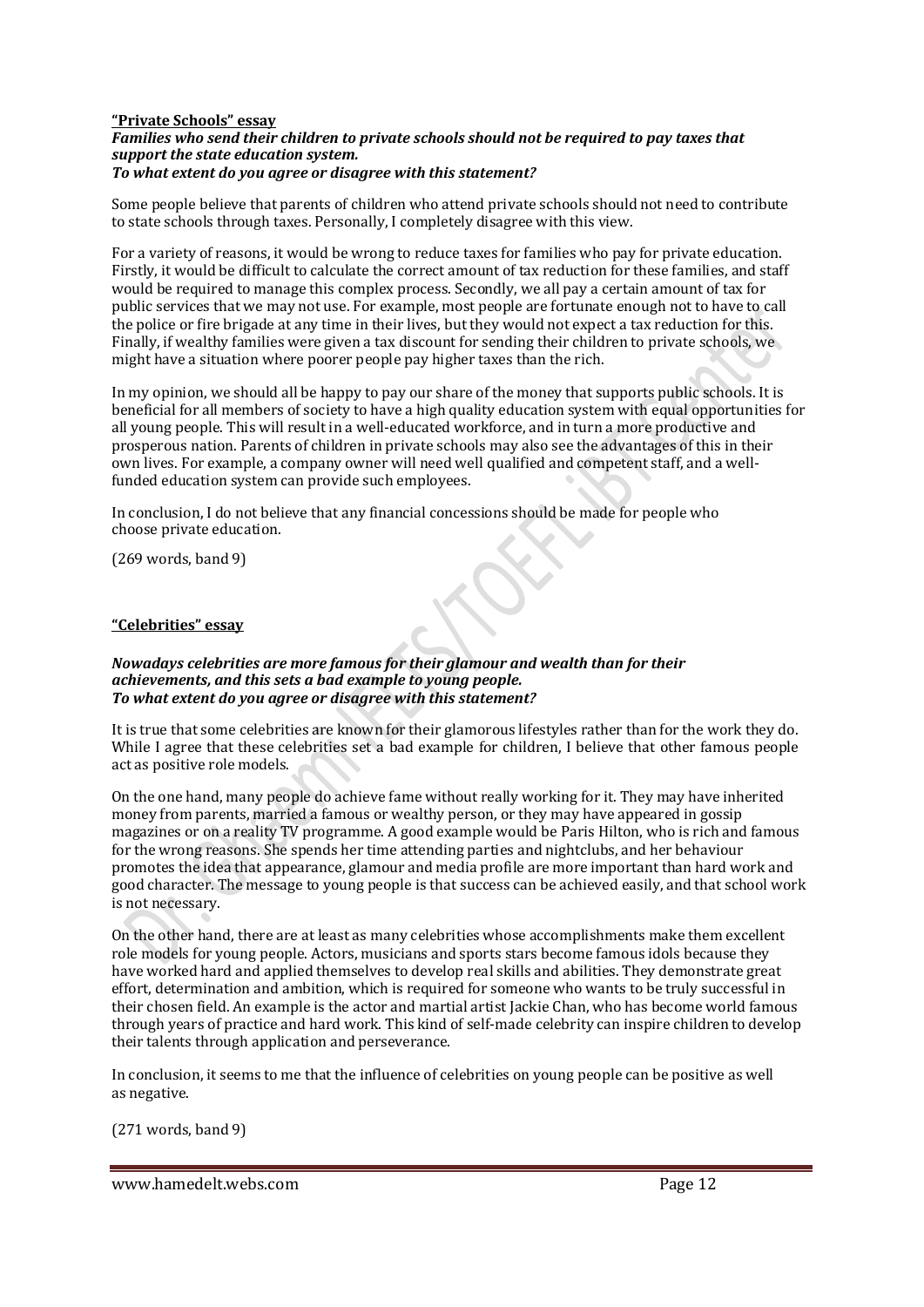#### **"Salary" essay** *When choosing a job, the salary is the most important consideration. To what extent do you agree or disagree?*

Many people choose their jobs based on the size of the salary offered. Personally, I disagree with the idea that money is the key consideration when deciding on a career, because I believe that other factors are equally important.

On the one hand, I agree that money is necessary in order for people to meet their basic needs. For example, we all need money to pay for housing, food, bills, health care, and education. Most people consider it a priority to at least earn a salary that allows them to cover these needs and have a reasonable quality of life. If people chose their jobs based on enjoyment or other non-financial factors, they might find it difficult to support themselves. Artists and musicians, for instance, are known for choosing a career path that they love, but that does not always provide them with enough money to live comfortably and raise a family.

Nevertheless, I believe that other considerations are just as important as what we earn in our jobs. Firstly, personal relationships and the atmosphere in a workplace are extremely important when choosing a job. Having a good manager or friendly colleagues, for example, can make a huge difference to workers' levels of happiness and general quality of life. Secondly, many people's feelings of job satisfaction come from their professional achievements, the skills they learn, and the position they reach, rather than the money they earn. Finally, some people choose a career because they want to help others and contribute something positive to society.

In conclusion, while salaries certainly affect people's choice of profession, I do not believe that money outweighs all other motivators.

(275 words, band 9)

#### **"Independence" essay**

### *Some people think that in the modern world we are more dependent on each other, while others think that people have become more independent. Discuss both views and give your own opinion.*

People have different views about whether we are more or less dependent on others nowadays. In my view, modern life forces us to be more independent than people were in the past.

There are two main reasons why it could be argued that we are more dependent on each other now. Firstly, life is more complex and difficult, especially because the cost of living has increased so dramatically. For example, young adults tend to rely on their parents for help when buying a house. Property prices are higher than ever, and without help it would be impossible for many people to pay a deposit and a mortgage. Secondly, people seem to be more ambitious nowadays, and they want a better quality of life for their families. This means that both parents usually need to work full-time, and they depend on support from grandparents and babysitters for child care.

However, I would agree with those who believe that people are more independent these days. In most countries, families are becoming smaller and more dispersed, which means that people cannot count on relatives as much as they used to. We also have more freedom to travel and live far away from our home towns. For example, many students choose to study abroad instead of going to their local university, and this experience makes them more independent as they learn to live alone. Another factor in this growing independence is technology, which allows us to work alone and from any part of the world.

In conclusion, while there are some reasons to believe that people now depend on each other more, my own view is that we are more independent than ever.

(279 words, band 9)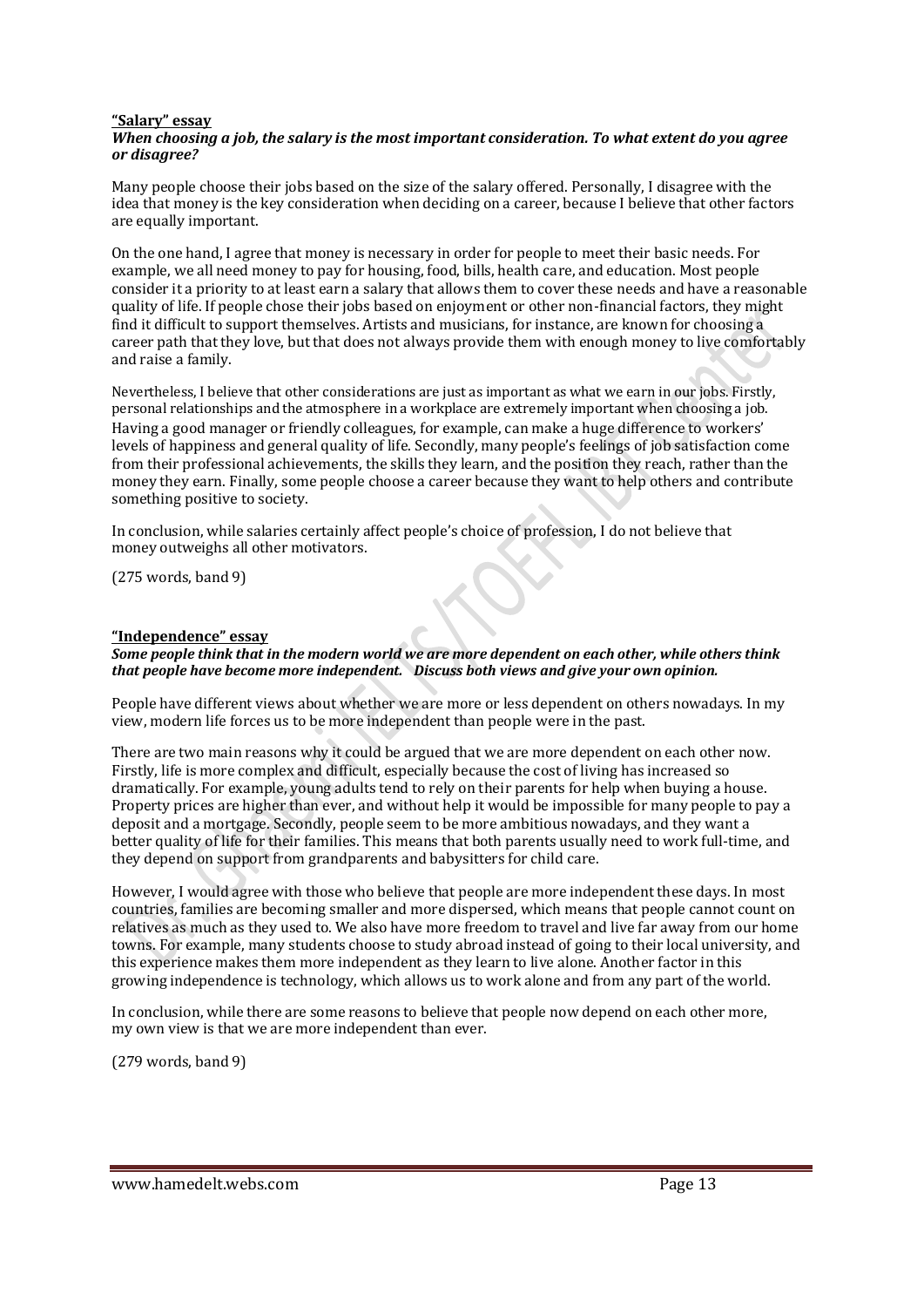# **"Artists" essay**

#### *Some people think that governments should give financial support to creative artists such as painters and musicians. Others believe that creative artists should be funded by alternative sources. Discuss both views and give your own opinion.*

People have different views about the funding of creative artists. While some people disagree with the idea of government support for artists, I believe that money for art projects should come from both governments and other sources.

Some art projects definitely require help from the state. In the UK, there are many works of art in public spaces, such as streets or squares in city centres. In Liverpool, for example, there are several new statues and sculptures in the docks area of the city, which has been redeveloped recently. These artworks represent culture, heritage and history. They serve to educate people about the city, and act as landmarks or talking points for visitors and tourists. Governments and local councils should pay creative artists to produce this kind of art, because without their funding our cities would be much less interesting and attractive.

On the other hand, I can understand the arguments against government funding for art. The main reason for this view is that governments have more important concerns. For example, state budgets need to be spent on education, healthcare, infrastructure and security, among other areas. These public services are vital for a country to function properly, whereas the work of creative artists, even in public places, is a luxury. Another reason for this opinion is that artists do a job like any other professional, and they should therefore earn their own money by selling their work.

In conclusion, there are good reasons why artists should rely on alternative sources of financial support, but in my opinion government help is sometimes necessary.

(262 words, band 9)

# **"Animal testing" essay**

# *Nowadays animal experiments are widely used to develop new medicines and to test the safety of other products. Some people argue that these experiments should be banned because it is morally wrong to cause animals to suffer, while others are in favour of them because of their benefits to humanity.*

# *Discuss both views and give your own opinion.*

It is true that medicines and other products are routinely tested on animals before they are cleared for human use. While I tend towards the viewpoint that animal testing is morally wrong, I would have to support a limited amount of animal experimentation for the development of medicines.

On the one hand, there are clear ethical arguments against animal experimentation. To use a common example of this practice, laboratory mice may be given an illness so that the effectiveness of a new drug can be measured. Opponents of such research argue that humans have no right to subject animals to this kind of trauma, and that the lives of all creatures should be respected. They believe that the benefits to humans do not justify the suffering caused, and that scientists should use alternative methods of research.

On the other hand, reliable alternatives to animal experimentation may not always be available. Supporters of the use of animals in medical research believe that a certain amount of suffering on the part of mice or rats can be justified if human lives are saved. They argue that opponents of such research might feel differently if a member of their own families needed a medical treatment that had been developed through the use of animal experimentation. Personally, I agree with the banning of animal testing for non-medical products, but I feel that it may be a necessary evil where new drugs and medical procedures are concerned.

In conclusion, it seems to me that it would be wrong to ban testing on animals for vital medical research until equally effective alternatives have been developed.

(270 words, band 9)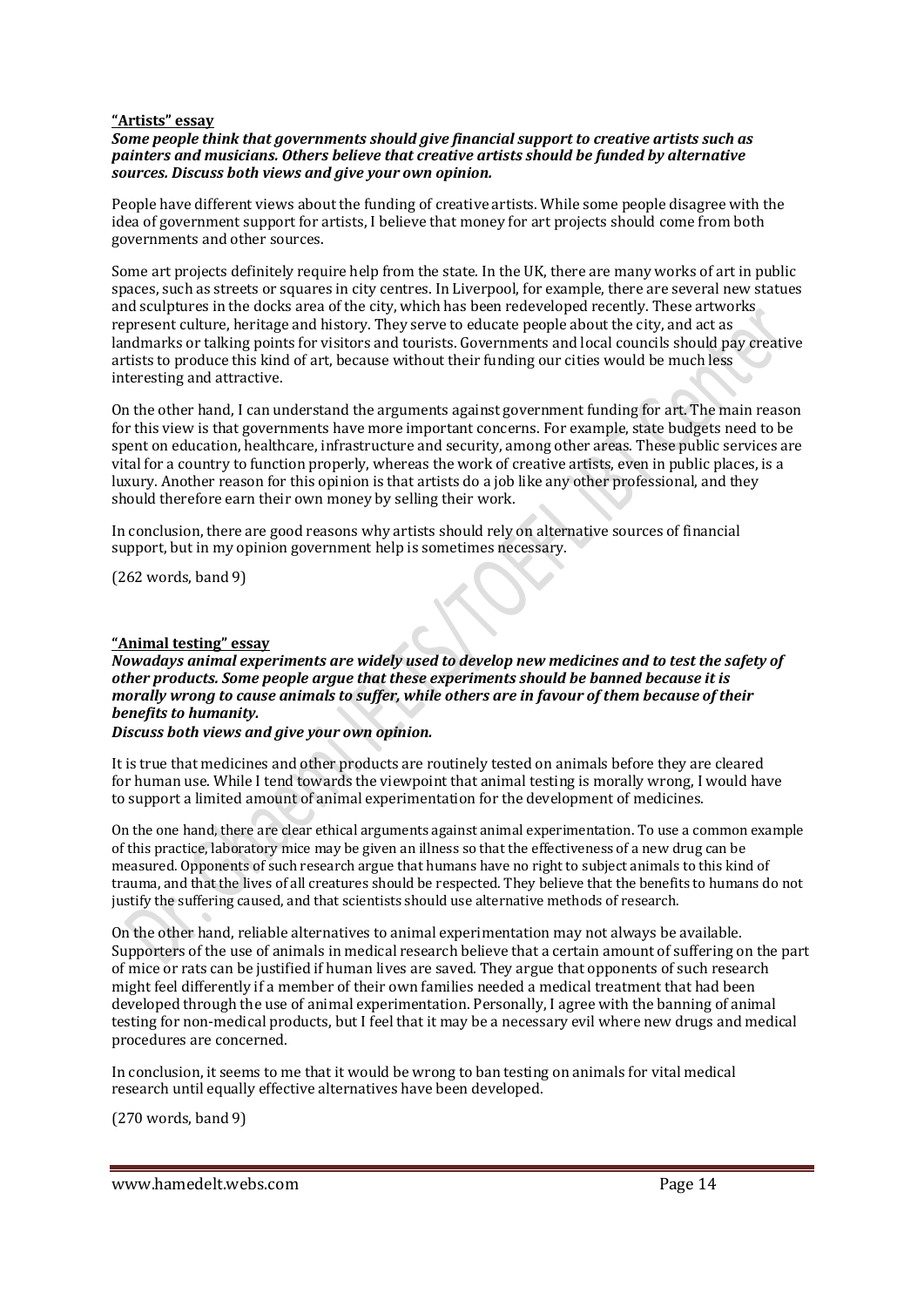# **"Life expectancy" essay**

#### *In the developed world, average life expectancy is increasing. What problems will this cause for individuals and society? Suggest some measures that could be taken to reduce the impact of ageing populations.*

It is true that people in industrialised nations can expect to live longer than ever before. Although there will undoubtedly be some negative consequences of this trend, societies can take steps to mitigate these potential problems.

As people live longer and the populations of developed countries grow older, several related problems can be anticipated. The main issue is that there will obviously be more people of retirement age who will be eligible to receive a pension. The proportion of younger, working adults will be smaller, and governments will therefore receive less money in taxes in relation to the size of the population. In other words, an ageing population will mean a greater tax burden for working adults. Further pressures will include a rise in the demand for healthcare, and the fact young adults will increasingly have to look after their elderly relatives.

There are several actions that governments could take to solve the problems described above. Firstly, a simple solution would be to increase the retirement age for working adults, perhaps from 65 to 70. Nowadays, people of this age tend to be healthy enough to continue a productive working life. A second measure would be for governments to encourage immigration in order to increase the number of working adults who pay taxes. Finally, money from national budgets will need to be taken from other areas and spent on vital healthcare, accommodation and transport facilities for the rising numbers of older citizens.

In conclusion, various measures can be taken to tackle the problems that are certain to arise as the populations of countries grow older.

(265 words, band 9)

# **"Video games" essay**

#### *Some people regard video games as harmless fun, or even as a useful educational tool. Others, however, believe that videos games are having an adverse effect on the people who play them. In your opinion, do the drawbacks of video games outweigh the benefits?*

Many people, and children in particular, enjoy playing computer games. While I accept that these games can sometimes have a positive effect on the user, I believe that they are more likely to have a harmful impact.

On the one hand, video games can be both entertaining and educational. Users, or gamers, are transported into virtual worlds which are often more exciting and engaging than real-life pastimes. From an educational perspective, these games encourage imagination and creativity, as well as concentration, logical thinking and problem solving, all of which are useful skills outside the gaming context. Furthermore, it has been shown that computer simulation games can improve users' motor skills and help to prepare them for real-world tasks, such as flying a plane.

However, I would argue that these benefits are outweighed by the drawbacks. Gaming can be highly addictive because users are constantly given scores, new targets and frequent rewards to keep them playing. Many children now spend hours each day trying to progress through the levels of a game or to get a higher score than their friends. This type of addiction can have effects ranging from lack of sleep to problems at school, when homework is sacrificed for a few more hours on the computer or console. The rise in obesity in recent years has also been linked in part to the sedentary lifestyle and lack of exercise that often accompany gaming addiction.

In conclusion, it seems to me that the potential dangers of video games are more significant than the possible benefits.

(258 words, band 9)

[www.hamedelt.webs.com](http://www.hamedelt.webs.com/) example a series of the Page 15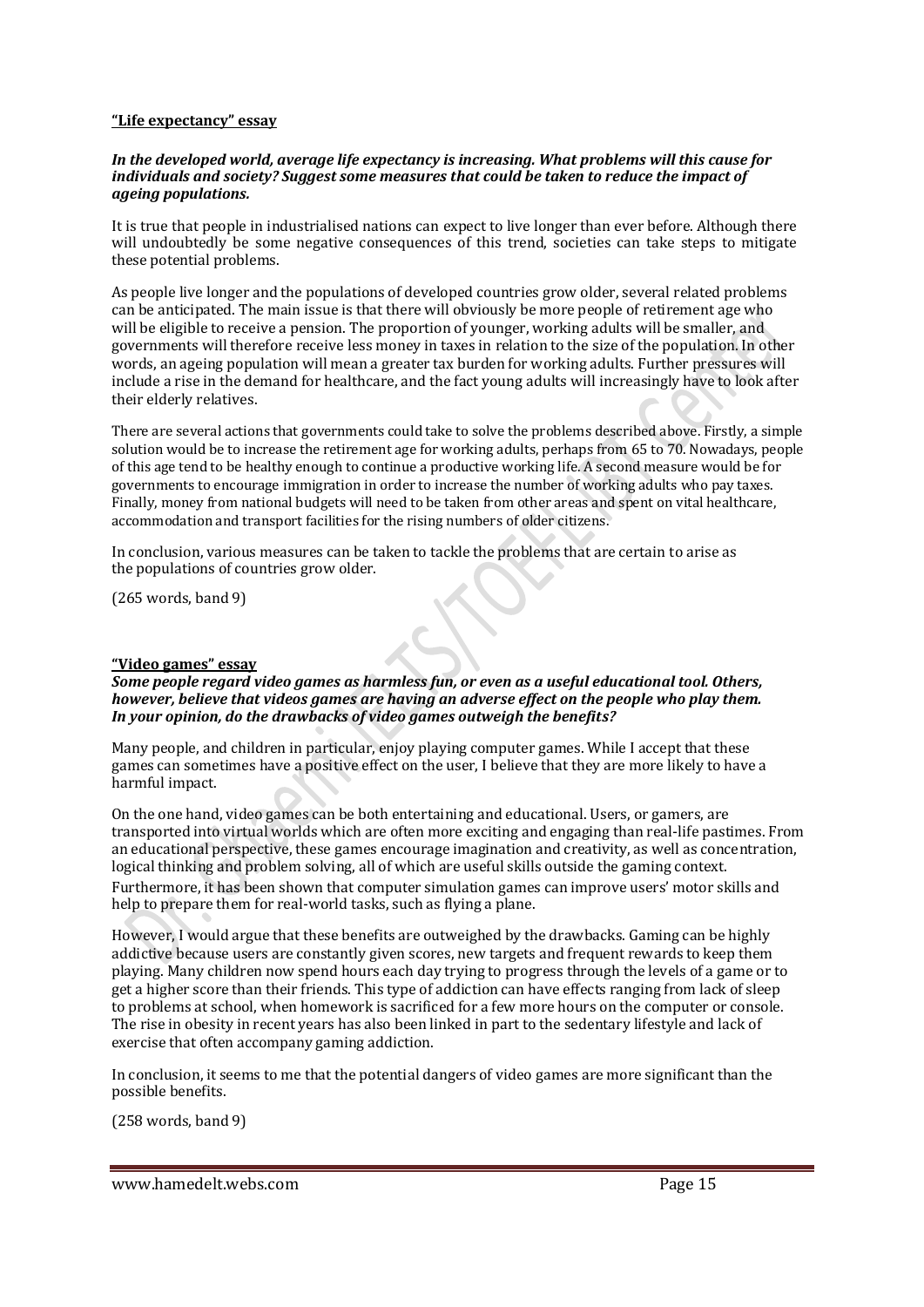# **"Music" essay**

# *There are many different types of music in the world today. Why do we need music? Is the traditional music of a country more important than the international music that is heard everywhere nowadays?*

It is true that a rich variety of musical styles can be found around the world. Music is a vital part of all human cultures for a range of reasons, and I would argue that traditional music is more important than modern, international music.

Music is something that accompanies all of us throughout our lives. As children, we are taught songs by our parents and teachers as a means of learning language, or simply as a form of enjoyment. Children delight in singing with others, and it would appear that the act of singing in a group creates a connection between participants, regardless of their age. Later in life, people's musical preferences develop, and we come to see our favourite songs as part of our life stories. Music both expresses and arouses emotions in a way that words alone cannot. In short, it is difficult to imagine life without it.

In my opinion, traditional music should be valued over the international music that has become so popular. International pop music is often catchy and fun, but it is essentially a commercial product that is marketed and sold by business people. Traditional music, by contrast, expresses the culture, customs and history of a country. Traditional styles, such as ...(example)..., connect us to the past and form part of our cultural identity. It would be a real pity if pop music became so predominant that these national styles disappeared.

In conclusion, music is a necessary part of human existence, and I believe that traditional music should be given more importance than international music.

(261 words, band 9)

# **"Unpaid work" essay**

# *Some people think that all teenagers should be required to do unpaid work in their free time to help the local community. They believe this would benefit both the individual teenager and society as a whole.*

*Do you agree or disagree?*

Many young people work on a volunteer basis, and this can only be beneficial for both the individual and society as a whole. However, I do not agree that we should therefore force all teenagers to do unpaid work.

Most young people are already under enough pressure with their studies, without being given the added responsibility of working in their spare time. School is just as demanding as a full-time job, and teachers expect their students to do homework and exam revision on top of attending lessons every day. When young people do have some free time, we should encourage them to enjoy it with their friends or to spend it doing sports and other leisure activities. They have many years of work ahead of them when they finish their studies.

At the same time, I do not believe that society has anything to gain from obliging young people to do unpaid work. In fact, I would argue that it goes against the values of a free and fair society to force a group of people to do something against their will. Doing this can only lead to resentment amongst young people, who would feel that they were being used, and parents, who would not want to be told how to raise their children. Currently, nobody is forced to volunteer, and this is surely the best system.

In conclusion, teenagers may choose to work for free and help others, but in my opinion we should not make this compulsory.

(250 words, band 9)

[www.hamedelt.webs.com](http://www.hamedelt.webs.com/) example a series of the Page 16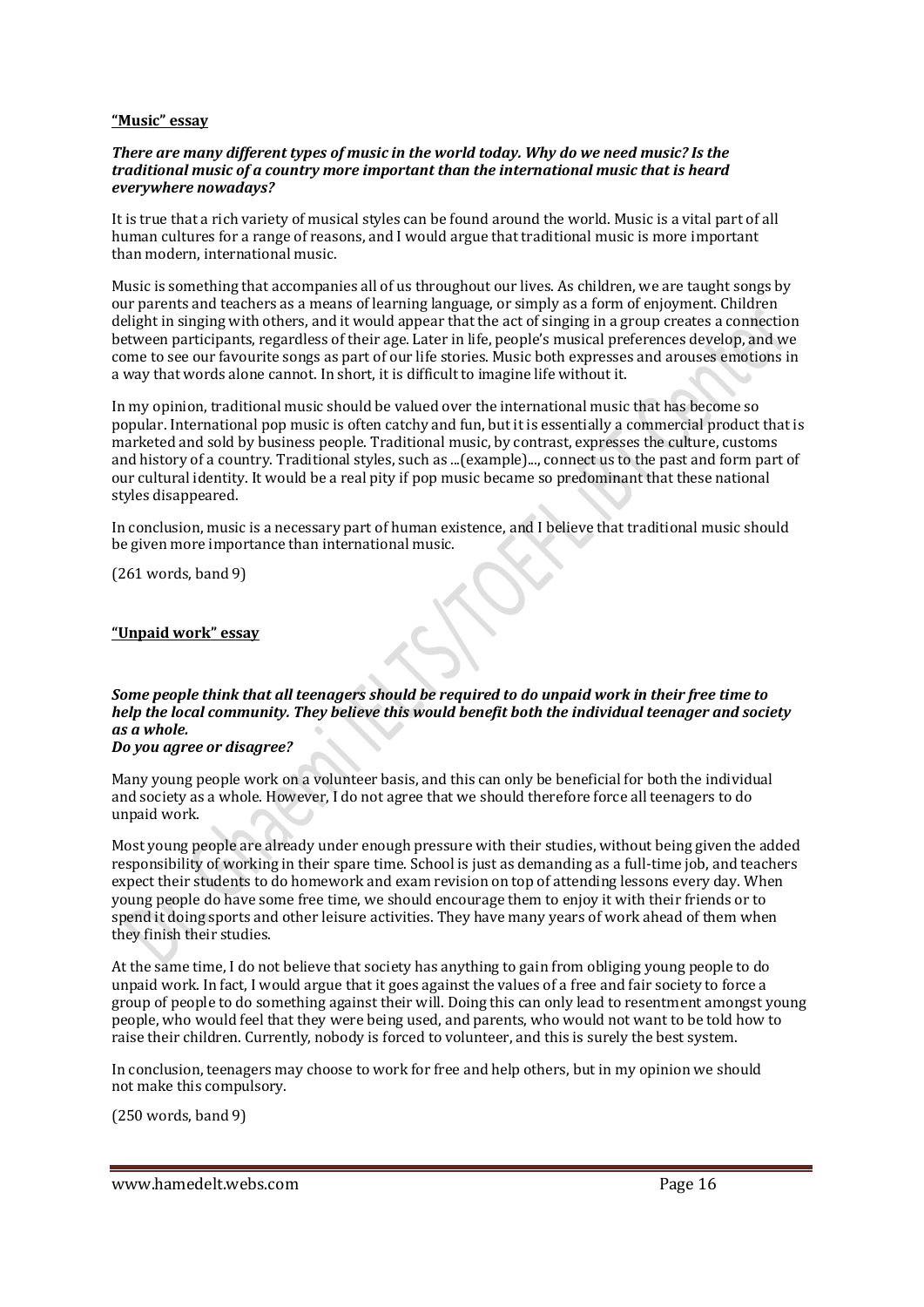# **"Hobbies" essay**

# *Some people believe that hobbies need to be difficult to be enjoyable. To what extent do you agree or disagree?*

Some hobbies are relatively easy, while others present more of a challenge. Personally, I believe that both types of hobby can be fun, and I therefore disagree with the statement that hobbies need to be difficult in order to be enjoyable.

On the one hand, many people enjoy easy hobbies. One example of an activity that is easy for most people is swimming. This hobby requires very little equipment, it is simple to learn, and it is inexpensive. I remember learning to swim at my local swimming pool when I was a child, and it never felt like a demanding or challenging experience. Another hobby that I find easy and fun is photography. In my opinion, anyone can take interesting pictures without knowing too much about the technicalities of operating a camera. Despite being straightforward, taking photos is a satisfying activity.

On the other hand, difficult hobbies can sometimes be more exciting. If an activity is more challenging, we might feel a greater sense of satisfaction when we manage to do it successfully. For example, film editing is a hobby that requires a high level of knowledge and expertise. In my case, it took me around two years before I became competent at this activity, but now I enjoy it much more than I did when I started. I believe that many hobbies give us more pleasure when we reach a higher level of performance because the results are better and the feeling of achievement is greater.

In conclusion, simple hobbies can be fun and relaxing, but difficult hobbies can be equally pleasurable for different reasons.

(266 words, band 9)

# **"Technology" essay**

# *Nowadays the way many people interact with each other has changed because of technology. In what ways has technology affected the types of relationships that people make? Has this been a positive or negative development?*

It is true that new technologies have had an influence on communication between people. Technology has affected relationships in various ways, and in my opinion there are both positive and negative effects.

Technology has had an impact on relationships in business, education and social life. Firstly, telephones and the Internet allow business people in different countries to interact without ever meeting each other. Secondly, services like Skype create new possibilities for relationships between students and teachers. For example, a student can now take video lessons with a teacher in a different city or country. Finally, many people use social networks, like Facebook, to make new friends and find people who share common interests, and they interact through their computers rather than face to face.

On the one hand, these developments can be extremely positive. Cooperation between people in different countries was much more difficult when communication was limited to written letters or telegrams. Nowadays, interactions by email, phone or video are almost as good as face-to-face meetings, and many of us benefit from these interactions, either in work or social contexts. On the other hand, the availability of new communication technologies can also have the result of isolating people and discouraging real interaction. For example, many young people choose to make friends online rather than mixing with their peers in the real world, and these 'virtual' relationships are a poor substitute for real friendships.

In conclusion, technology has certainly revolutionised communication between people, but not all of the outcomes of this revolution have been positive.

(257 words, band 9)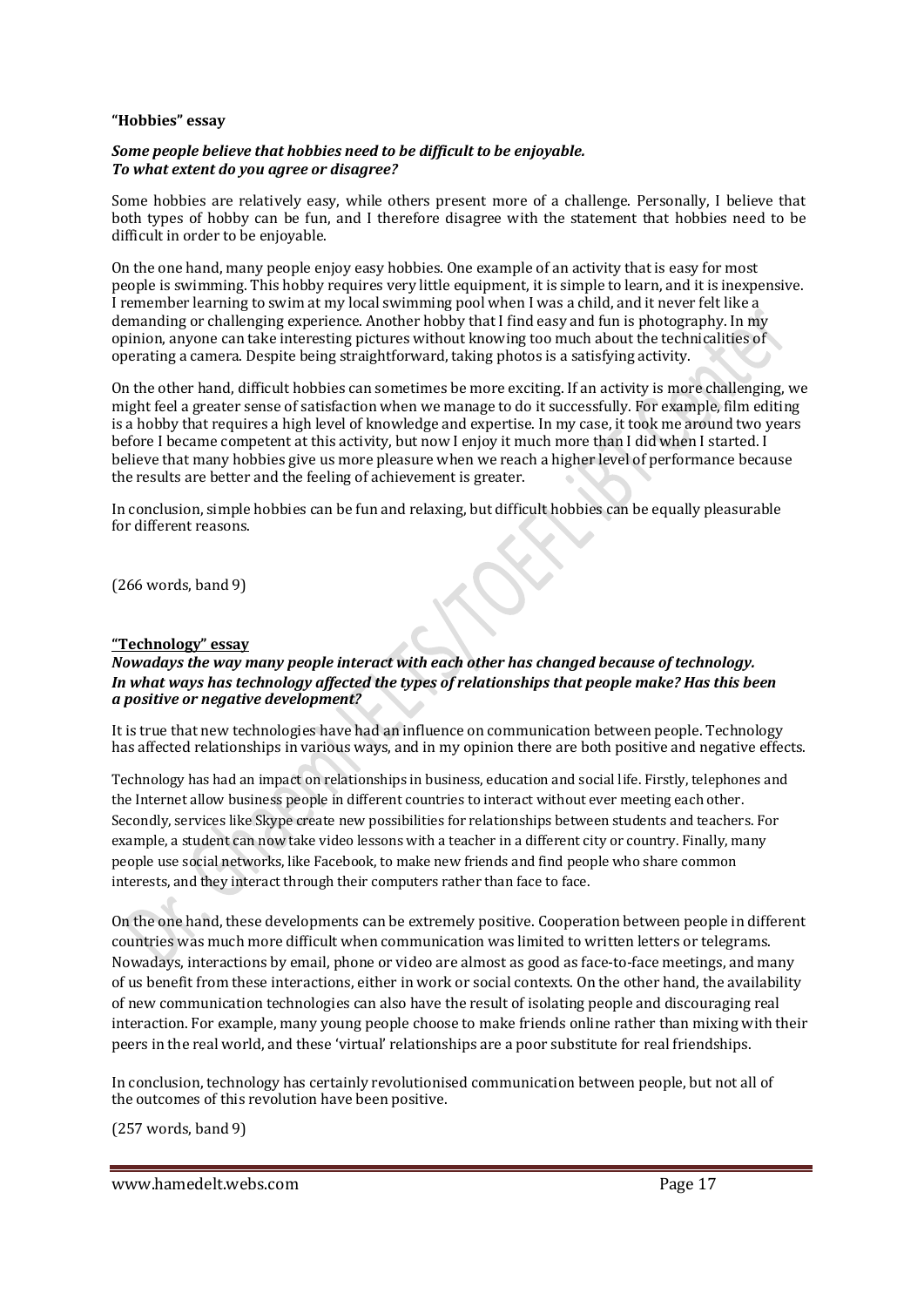# **"Help" essay**

#### *We cannot help everyone in the world that needs help, so we should only be concerned with our own communities and countries. To what extent do you agree or disagree with this statement?*

Some people believe that we should not help people in other countries as long as there are problems in our own society. I disagree with this view because I believe that we should try to help as many people as possible.

On the one hand, I accept that it is important to help our neighbours and fellow citizens. In most communities there are people who are impoverished or disadvantaged in some way. It is possible to find homeless people, for example, in even the wealthiest of cities, and for those who are concerned about this problem, there are usually opportunities to volunteer time or give money to support these people. In the UK, people can help in a variety of ways, from donating clothing to serving free food in a soup kitchen. As the problems are on our doorstep, and there are obvious ways to help, I can understand why some people feel that we should prioritise local charity.

At the same time, I believe that we have an obligation to help those who live beyond our national borders. In some countries the problems that people face are much more serious than those in our own communities, and it is often even easier to help. For example, when children are dying from curable diseases in African countries, governments and individuals in richer countries can save lives simply by paying for vaccines that already exist. A small donation to an international charity might have a much greater impact than helping in our local area.

In conclusion, it is true that we cannot help everyone, but in my opinion national boundaries should not stop us from helping those who are in need.

(280 words, band 9)

#### **"Gender and university" essay** *Universities should accept equal numbers of male and female students in every subject. To what extent do you agree or disagree?*

In my opinion, men and women should have the same educational opportunities. However, I do not agree with the idea of accepting equal proportions of each gender in every university subject.

Having the same number of men and women on all degree courses is simply unrealistic. Student numbers on any course depend on the applications that the institution receives. If a university decided to fill courses with equal numbers of males and females, it would need enough applicants of each gender. In reality, many courses are more popular with one gender than the other, and it would not be practical to aim for equal proportions. For example, nursing courses tend to attract more female applicants, and it would be difficult to fill these courses if fifty per cent of the places needed to go to males.

Apart from the practical concerns expressed above, I also believe that it would be unfair to base admission to university courses on gender. Universities should continue to select the best candidates for each course according to their qualifications. In this way, both men and women have the same opportunities, and applicants know that they will be successful if they work hard to achieve good grades at school. If a female student is the best candidate for a place on a course, it is surely wrong to reject her in favour of a male student with lower grades or fewer qualifications.

In conclusion, the selection of university students should be based on merit, and it would be both impractical and unfair to change to a selection procedure based on gender.

(265 words, band 9)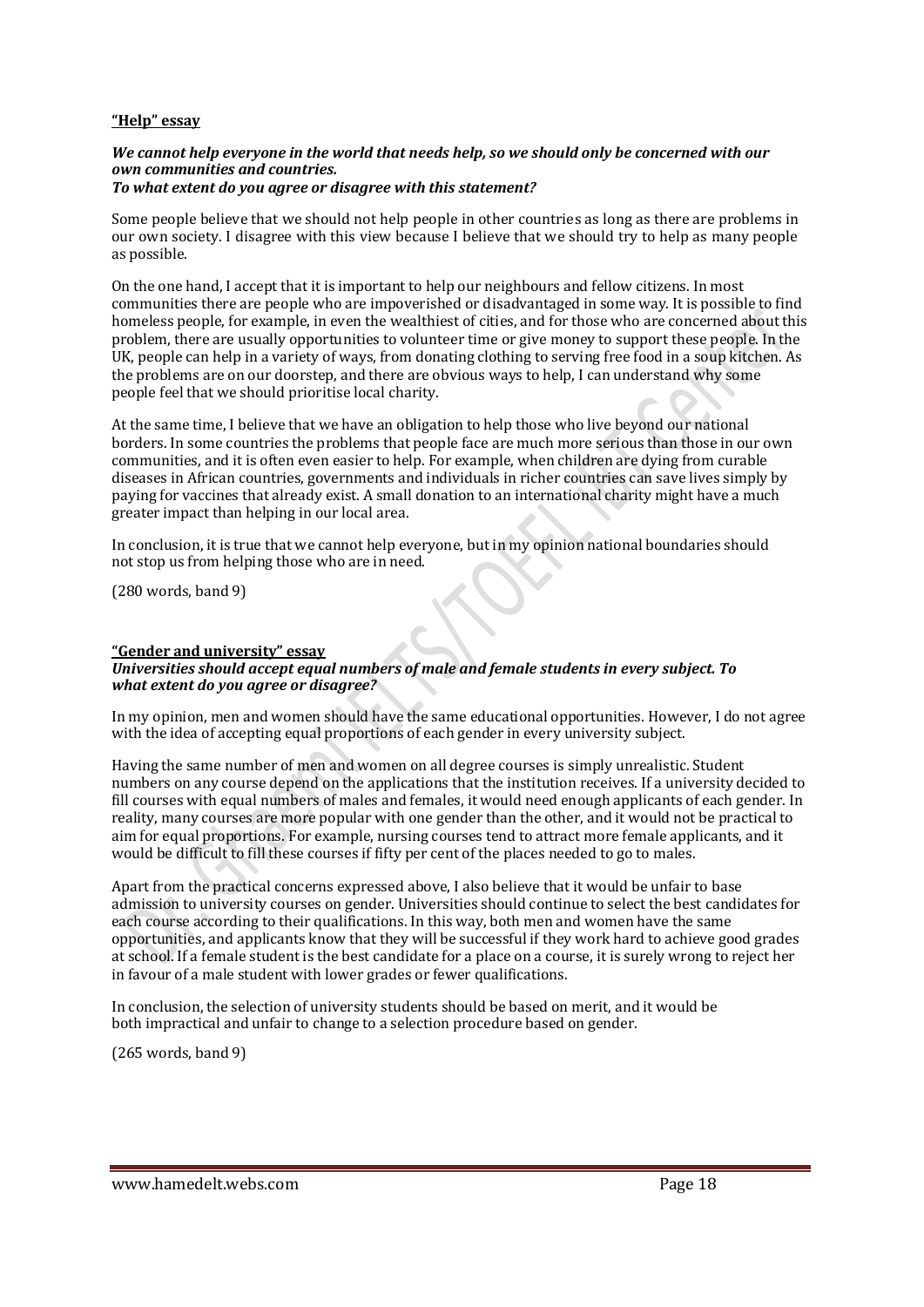# **"Museums" essay**

#### *Some people think that museums should be enjoyable places to entertain people, while others believe that the purpose of museums is to educate. Discuss both views and give you own opinion.*

People have different views about the role and function of museums. In my opinion, museums can and should be both entertaining and educational.

On the one hand, it can be argued that the main role of a museum is to entertain. Museums are tourist attractions, and their aim is to exhibit a collection of interesting objects that many people will want to see. The average visitor may become bored if he or she has to read or listen to too much educational content, so museums often put more of an emphasis on enjoyment rather than learning. This type of museum is designed to be visually spectacular, and may have interactive activities or even games as part of its exhibitions.

On the other hand, some people argue that museums should focus on education. The aim of any exhibition should be to teach visitors something that they did not previously know. Usually this means that the history behind the museum's exhibits needs to be explained, and this can be done in various ways. Some museums employ professional guides to talk to their visitors, while other museums offer headsets so that visitors can listen to detailed commentary about the exhibition. In this way, museums can play an important role in teaching people about history, culture, science and many other aspects of life.

In conclusion, it seems to me that a good museum should be able to offer an interesting, enjoyable and educational experience so that people can have fun and learn something at the same time.

(253 words, band 9)

# **"University and job" essay**

# *Some people believe that studying at university or college is the best route to a successful career, while others believe that it is better to get a job straight after school. Discuss both views and give your opinion.*

When they finish school, teenagers face the dilemma of whether to get a job or continue their education. While there are some benefits to getting a job straight after school, I would argue that it is better to go to college or university.

The option to start work straight after school is attractive for several reasons. Many young people want to start earning money as soon as possible. In this way, they can become independent, and they will be able to afford their own house or start a family. In terms of their career, young people who decide to find work, rather than continue their studies, may progress more quickly. They will have the chance to gain real experience and learn practical skills related to their chosen profession. This may lead to promotions and a successful career.

On the other hand, I believe that it is more beneficial for students to continue their studies. Firstly, academic qualifications are required in many professions. For example, it is impossible to become a doctor, teacher or lawyer without having the relevant degree. As a result, university graduates have access to more and better job opportunities, and they tend to earn higher salaries than those with fewer qualifications. Secondly, the job market is becoming increasingly competitive, and sometimes there are hundreds of applicants for one position in a company. Young people who do not have qualifications from a university or college will not be able to compete.

For the reasons mentioned above, it seems to me that students are more likely to be successful in their careers if they continue their studies beyond school level.

(271 words, band 9)